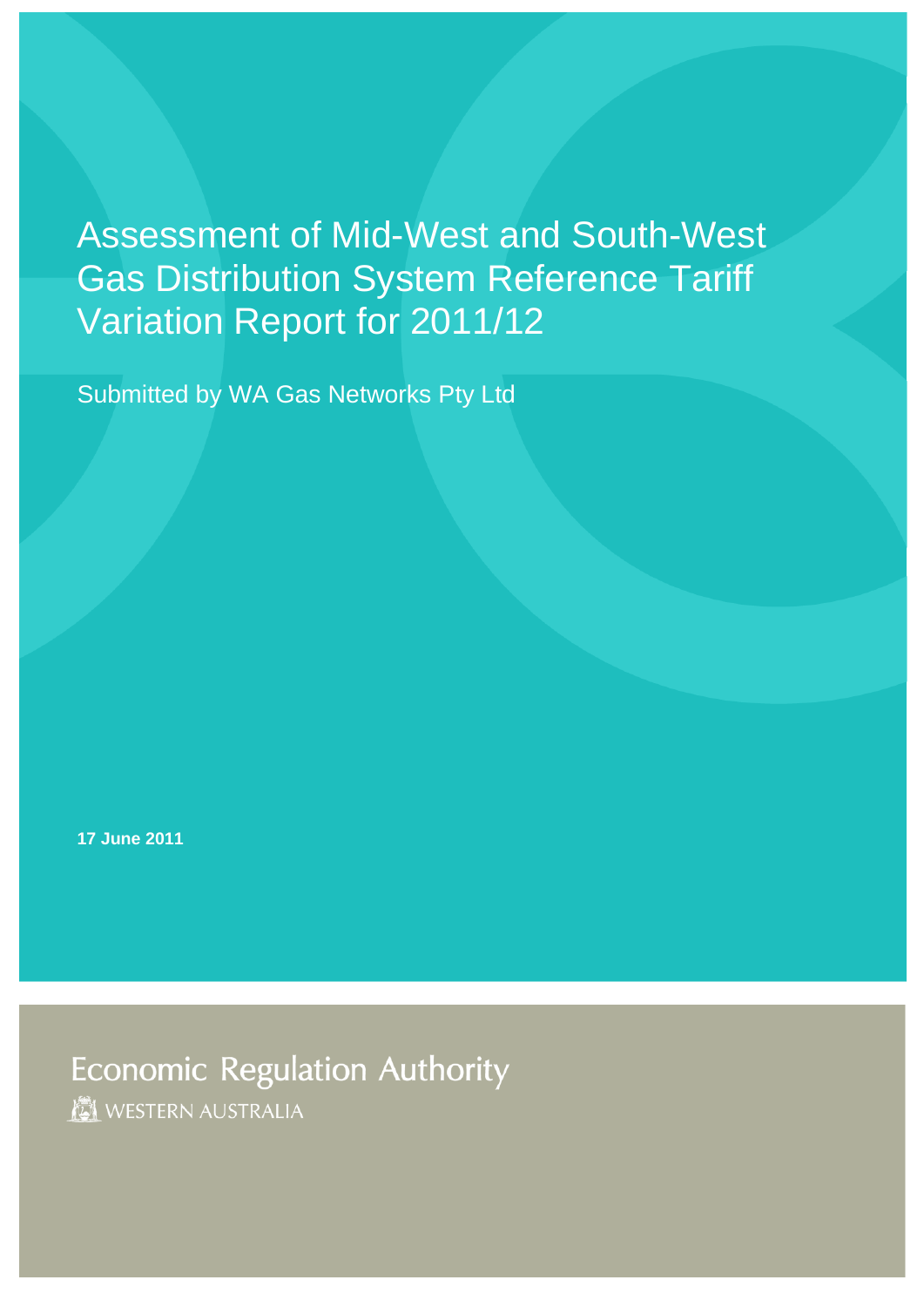A full copy of this document is available from the Economic Regulation Authority website at [www.erawa.com.au.](http://www.erawa.com.au/)

For further information, contact:

Economic Regulation Authority Perth, Western Australia Phone: (08) 9213 1900

© Economic Regulation Authority 2011

The copying of this document in whole or part for non-commercial purposes is permitted provided that appropriate acknowledgment is made of the Economic Regulation Authority and the State of Western Australia. Any other copying of this document is not permitted without the express written consent of the Authority.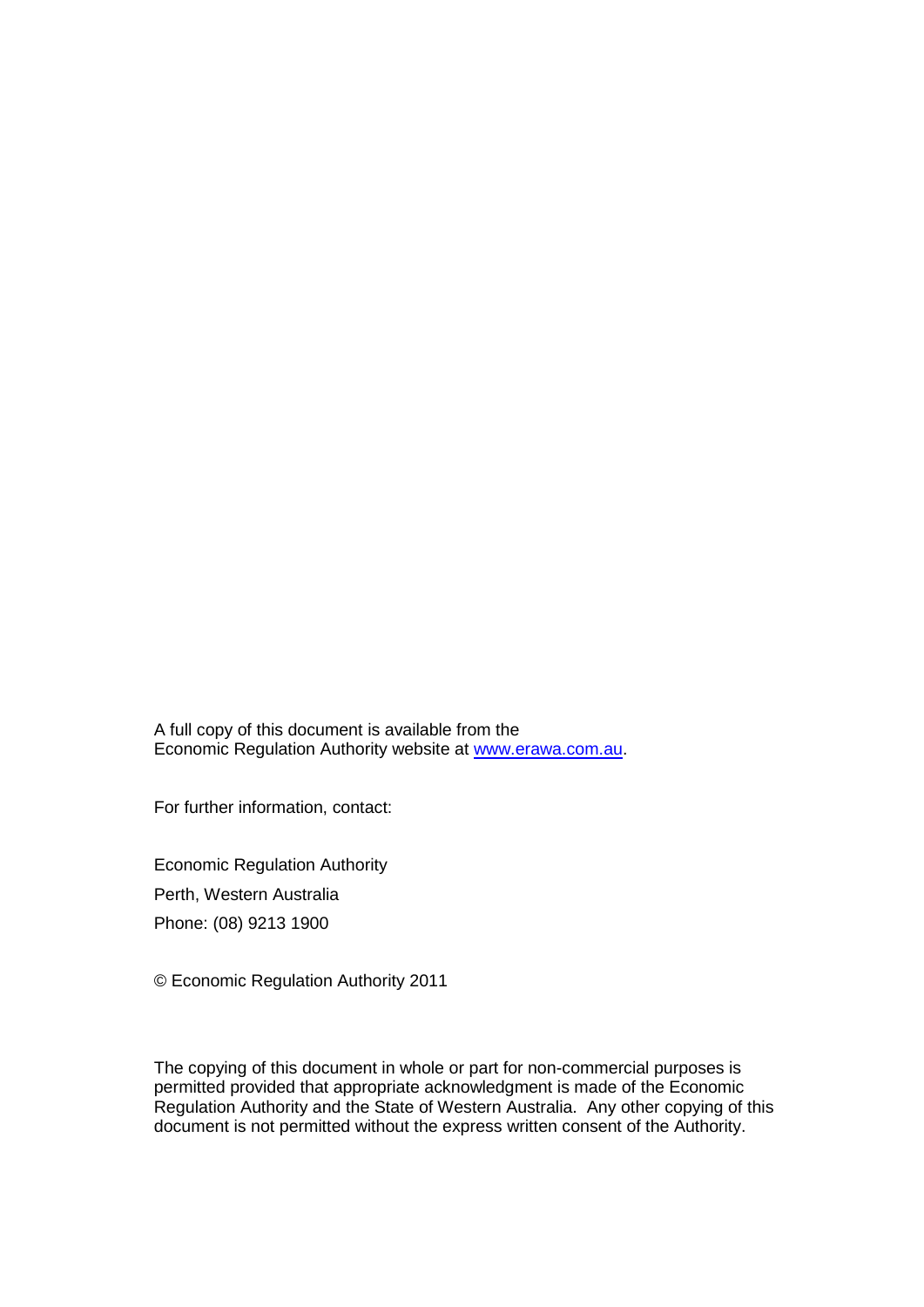# **Contents**

<span id="page-2-0"></span>

| <b>Decision</b>                                                          | 1               |
|--------------------------------------------------------------------------|-----------------|
| <b>REASONS</b>                                                           | $\mathbf{2}$    |
| Requirements of the National Gas Rules                                   | 2               |
| Reference tariff adjustment mechanism in the approved access arrangement | 3               |
| <b>Proposed Annual Tariff Variation</b>                                  | 3               |
| Proposed variations and proposed effective date for variations:          | 4               |
| WAGN Proposed values for the variation mechanism                         | 4               |
| The Authority's Assessment                                               | 5               |
| CPI adjustment                                                           | 5               |
| Regulatory cost adjustments                                              | 6               |
| <b>Attachment 1 Relevant National Gas Rules</b>                          | 12 <sub>2</sub> |
| Attachment 2 GDS Access Arrangement, Annexure B                          | 14              |
| Attachment 3 Section 6 of the National Gas Access Western Australia Law  | 23              |
| <b>Attachment 4 Confidential Appendix</b>                                | 24              |
| <b>Attachment 5 ERA Tariff Calculation</b>                               | 25              |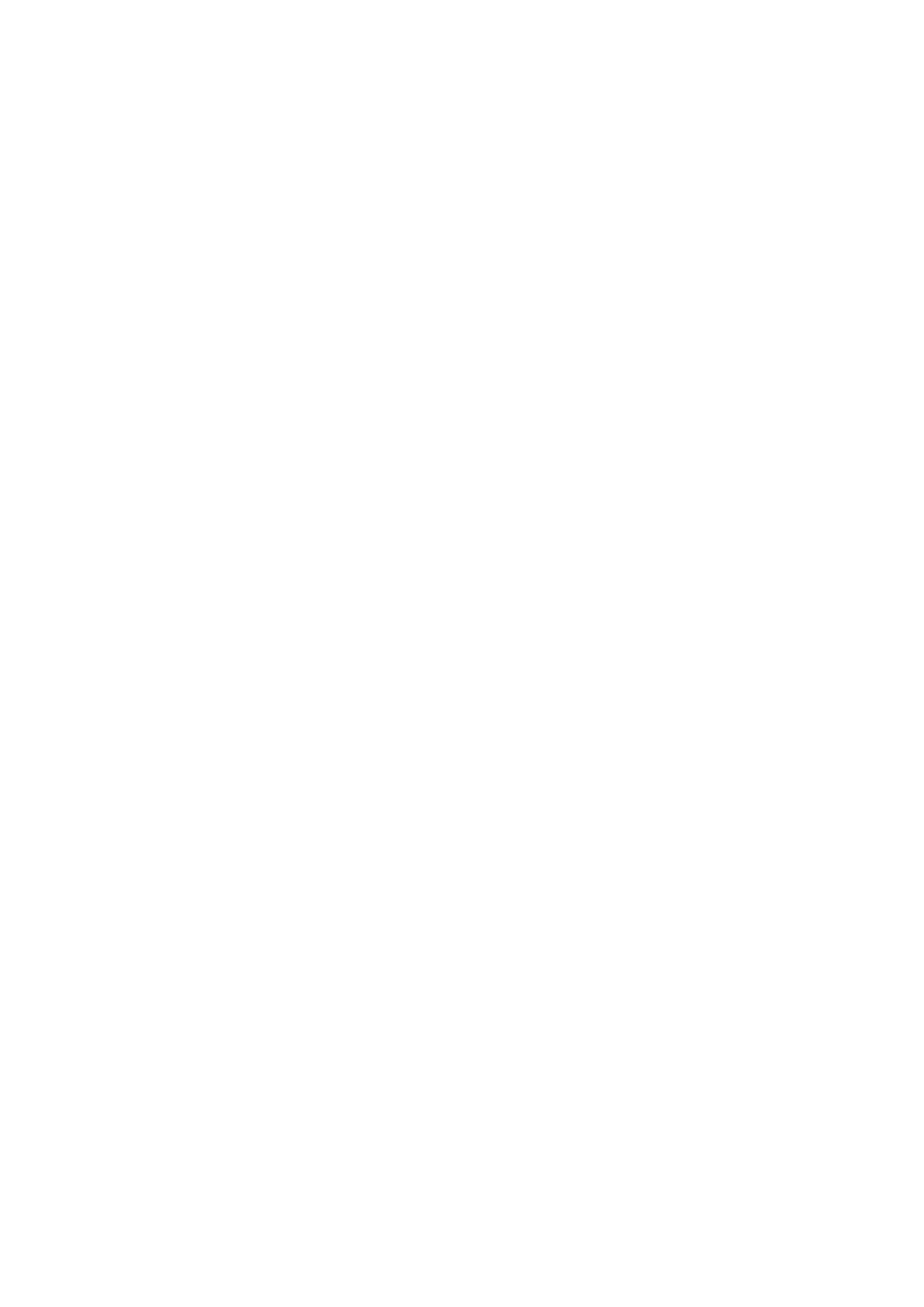# <span id="page-4-0"></span>**Decision**

-

- 1. On 16 May 2011, WA Gas Networks Pty Ltd (**WAGN**) submitted a variation report to vary reference tariffs in accordance with Annexure B of the approved access arrangement for the Mid-West and South-West Gas Distribution System (GDS). WAGN provided further supporting information on 30 May 2011.
- 2. The variation report was given to the Economic Regulation Authority (**Authority**) for approval under the approved access arrangement in accordance with rule 97 of the National Gas Rules (**NGR**) for the period 2011/12 (1 July 2011 to 30 June 2012).[1](#page-2-0)
- 3. WAGN's proposed variation report was submitted under the terms of the approved access arrangement that applies to the GDS for the access arrangement period (2010 to 2014).
- 4. The reference tariff variation mechanism provides for a CPI adjustment, an adjustment for regulatory operating expenditure and cost pass through events specified in Annexure B of the approved access arrangement.
- 5. In accordance with the requirements of Annexure B of the approved access arrangement, the Authority has assessed the proposed annual variations to tariff components that is sought to take effect from 1 July 2011 to 30 June 2012.
- 6. The Authority does not approve WAGN's proposed reference tariff variation, as it is inconsistent with the approved reference tariff variation mechanism.
- 7. The reasons for this decision are set out in this document and the Authority has also indicated the tariff variation that would be considered to be consistent with the approved reference tariff variation mechanism based on the information submitted by WAGN.
- 8. The Authority notes that the NGR (rule 97(4) and the approved reference tariff variation mechanism only allows for the Authority to approve or not approve the reference tariff variation proposal.
- 9. However, WAGN could make further representations to the Authority either amending the scope of the expenditure it seeks to pass through under the reference tariff variation mechanism, or by providing further information in support of its proposal.
- 10. The Authority has re-calculated WAGN reference tariffs that could be approved following its assessment which include the following revisions:
	- a) CPI increase of 6.13% (based on the CPI values for September 2008 and March 2011).
	- b) Underspend of regulatory operating expenditure and pass through cost of \$1.831 million (\$2009) for the six month period January 2010 to June 2010 (calculated as the difference between approved forecast regulatory operating expenditure and actual operating expenditure).

<span id="page-4-1"></span><sup>1</sup> WAGN Pty Ltd, 16 May 2011, WA GAS Networks Pty Ltd: Access Arrangement – Reference Tariff Variation.

Determination on Mid-West and South-West Gas Distribution System – Reference Tariff Variation Submitted by WA Gas Networks Pty Ltd 1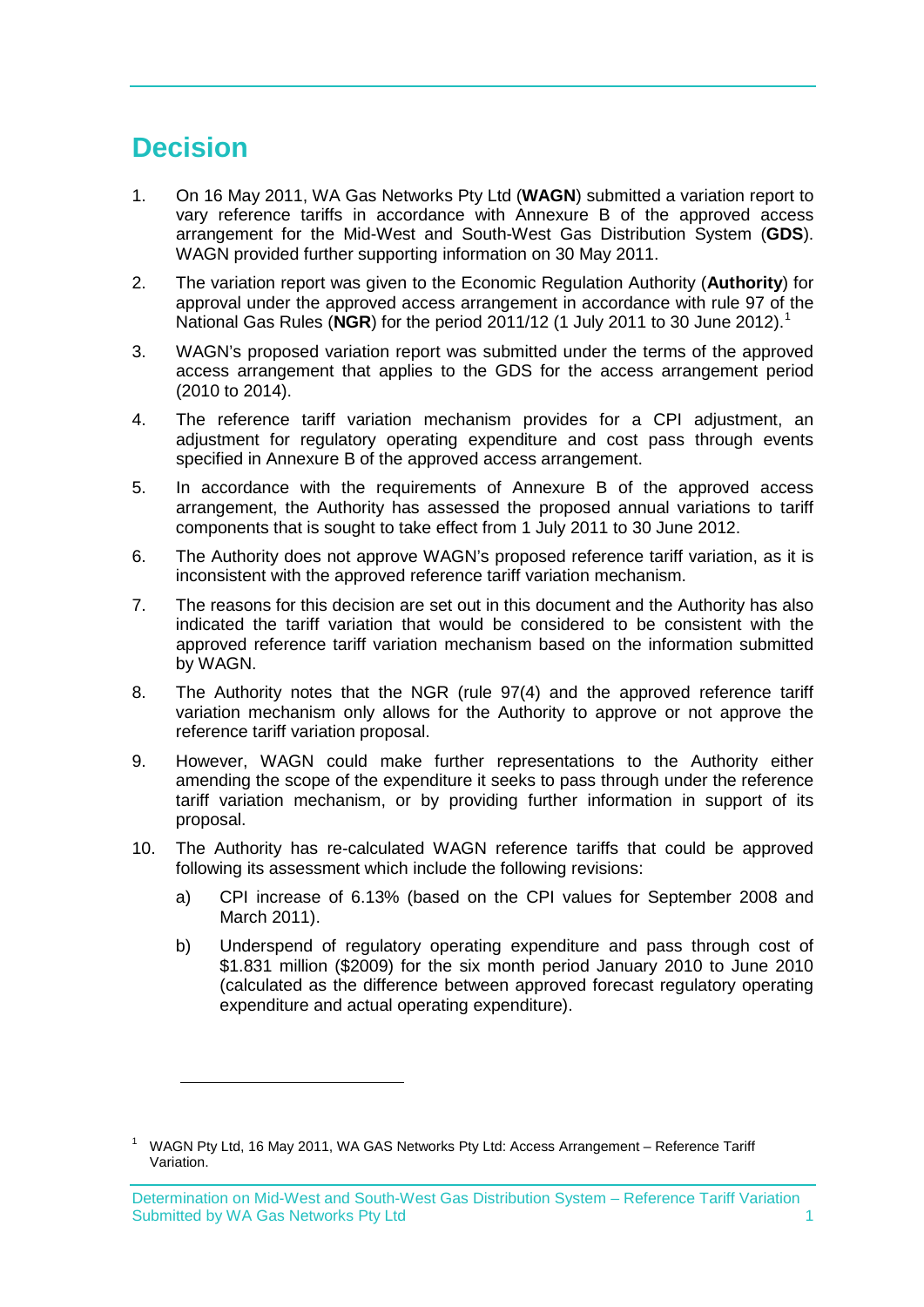- c) Overspend of regulatory operating expenditure and pass through cost \$0.327 million (\$2009) for the 12 month period July 2010 to June 2011 (calculated as the difference between the approved forecast regulatory operating expenditure and actual operating expenditure).
- d) Using the tariff variation formula the changes to regulatory operating expenditure is calculated to lead to a reduction of 1.13%.
- 11. As a result, the overall reference tariff increase should be 4.93%.
- 12. Accordingly, the Authority has determined that the Reference Tariff (excluding GST) should be varied as follows:

| <b>Tariff Category</b> | <b>Tariff Component</b> | $P^0_{ii}(\$)$ | $P^{ij}_{2011/12}(\$)$ |
|------------------------|-------------------------|----------------|------------------------|
| <b>Tariff A1</b>       | <b>Fixed Charge</b>     | 39,345.21      | 41,283.45              |
| <b>Tariff A1</b>       | Demand <10kms           | 165.85         | 174.02                 |
| <b>Tariff A1</b>       | Demand >10km            | 87.29          | 91.59                  |
| <b>Tariff A1</b>       | Usage First 10 km's     | 0.03518        | 0.03691                |
| <b>Tariff A1</b>       | Usage >10 km's          | 0.01758        | 0.01845                |
| <b>Tariff A2</b>       | <b>Fixed Charge</b>     | 21,781.57      | 22,854.58              |
| <b>Tariff A2</b>       | First 10 TJ             | 2.10           | 2.20                   |
| <b>Tariff A2</b>       | > 10 TJ's               | 1.13           | 1.19                   |
| <b>Tariff B1</b>       | <b>Fixed Charge</b>     | 1,092.92       | 1,146.76               |
| <b>Tariff B1</b>       | First 5 TJ              | 4.20           | 4.41                   |
| <b>Tariff B1</b>       | $> 5$ TJ's              | 3.60           | 3.78                   |
| <b>Tariff B2</b>       | <b>Fixed Charge</b>     | 270.46         | 283.78                 |
| <b>Tariff B2</b>       | First 100 GJ's          | 6.99           | 7.33                   |
| <b>Tariff B2</b>       | > 100 GJ's              | 4.16           | 4.36                   |
| <b>Tariff B3</b>       | <b>Fixed Charge</b>     | 55.21          | 57.93                  |
| <b>Tariff B3</b>       | First 10 GJ's           | 11.74          | 12.32                  |
| <b>Tariff B3</b>       | >10 GJ's                | 5.07           | 5.32                   |

## <span id="page-5-0"></span>**REASONS**

## <span id="page-5-1"></span>**REQUIREMENTS OF THE NATIONAL GAS RULES**

13. Rule 92 requires that a full access arrangement is required to include a reference tariff variation mechanism. The specific requirements for a reference tariff variation mechanism are set out in rule 97. These requirements include providing the ERA with adequate oversight or powers of approval over the variation of the reference tariff. **Attachment 1** provides a copy of the relevant rules.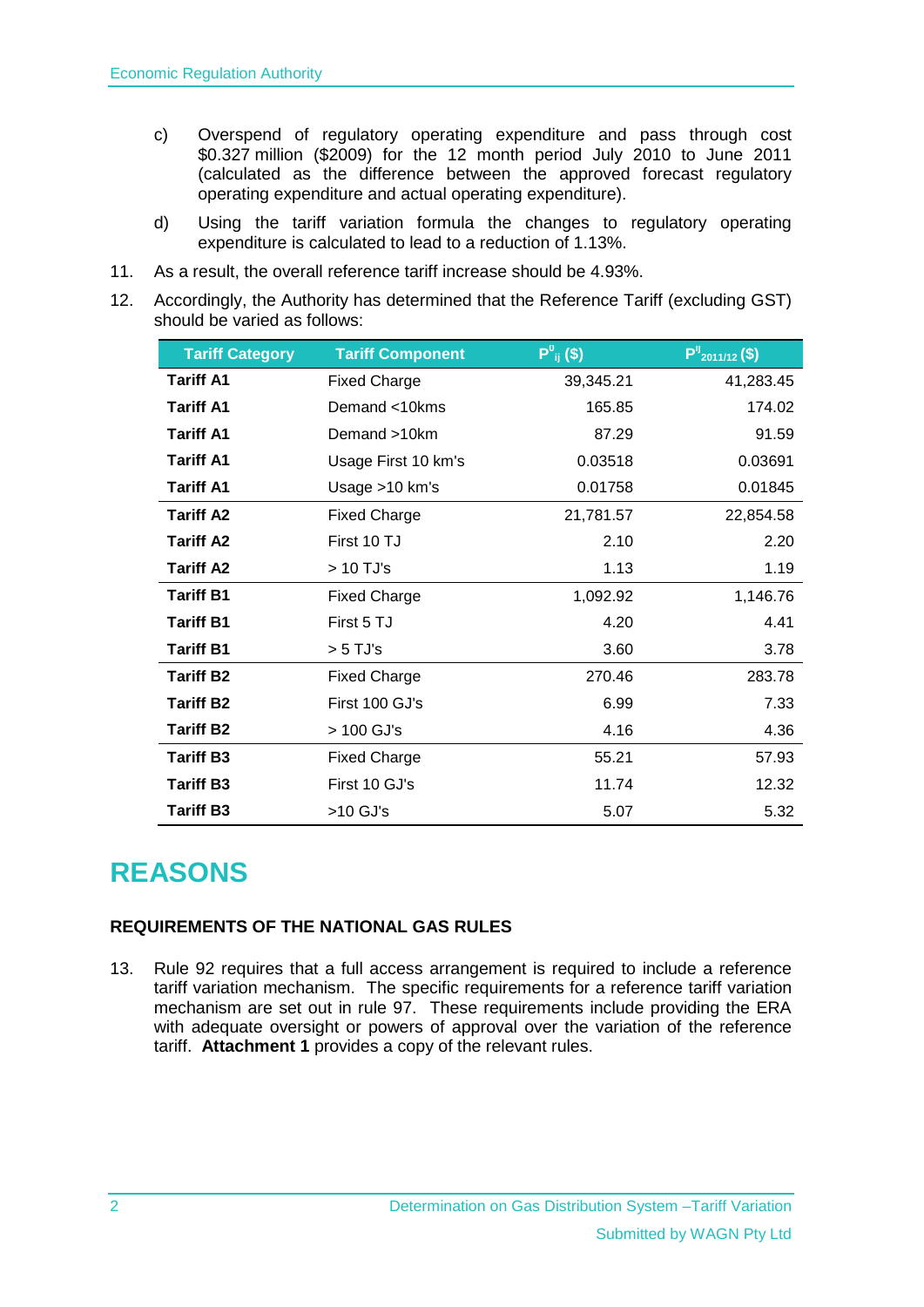## <span id="page-6-0"></span>**REFERENCE TARIFF ADJUSTMENT MECHANISM IN THE APPROVED ACCESS ARRANGEMENT**

- 14. Annexure B of the approved access arrangement for the GDS provides the reference tariff variation mechanism (**Attachment 2**). In summary, it provides for a variation in accordance with:
	- a) CPI All Groups, Weighted Average of Eight Capital Cities increases (approved access arrangement Annexure B, clause 2);
	- b) a variation in accordance with a formula measuring the variation in actual regulatory operating expenditure with forecast regulatory operating expenditure<sup>[2](#page-4-1)</sup> (approved access arrangement Annexure B, clause 2); and
	- c) a cost pass through event (approved access arrangement Annexure B, clause 3).
- 15. Annexure B also requires WAGN to provide two variation reports that provide for each of the reference tariff variation formula and the cost pass through event (Annexure B, clause 4). The reports require WAGN to:
	- a) state the proposed amended reference tariffs and when they commence;
	- b) provide supporting calculations of the proposed revised reference tariffs;
	- c) a statement of reasons for the proposed variation and cost;
	- d) supporting calculations for the proposed variation and cost; and
	- e) supporting information substantiating the amount and nature of the cost.
- 16. The detailed specific reporting requirements are provided in A**ttachment 2** of this document.
- 17. Annexure B of the approved GDS access arrangement provides that the reference tariff and other charges are not subject to variation or modification during the access arrangement period other than for CPI and other adjustments in accordance with the reference tariff adjustment mechanism as described in Annexure B of the approved access arrangement.

## <span id="page-6-1"></span>**PROPOSED ANNUAL TARIFF VARIATION**

-

- 18. On 16 May 2011, WAGN provided the Authority with a variation report to vary the reference tariff for 2011/12 (from 1 July 2011 to 30 June 2012).
- 19. Subsequently, the Secretariat of the Authority met with WAGN on 23 May 2011 to discuss its reference tariff variation proposal. The Authority asked WAGN to provide additional substantiation and clarification of aspects of its reference tariff variation proposal consistent with clause 4 of the approved access arrangement.
- <span id="page-6-2"></span>20. WAGN subsequently provided a supplementary variation report on 30 May 2011 with additional information and minor adjustments to WAGN's first proposal. It further supplemented its supporting information on 10 June 2011.

<sup>2</sup> **Regulatory Operating Expenditure** means Regulatory Costs which are Conforming Operating Expenditure incurred in relation to the WAGN GDS.

Determination on Mid-West and South-West Gas Distribution System – Reference Tariff Variation Submitted by WA Gas Networks Pty Ltd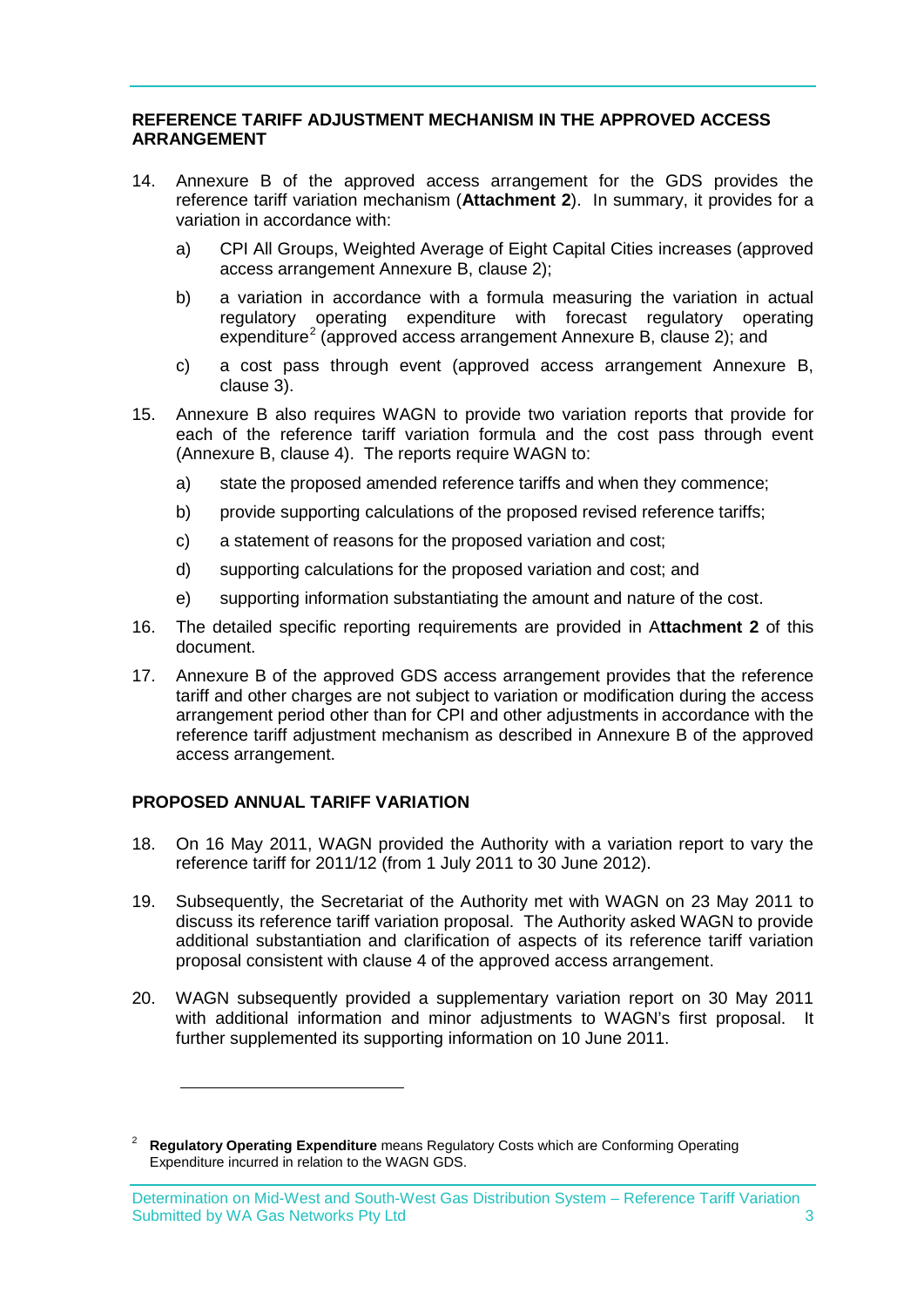## <span id="page-7-0"></span>**Proposed variations and proposed effective date for variations:**

21. WAGN proposed that the Reference Tariff (excluding GST) is to be varied by 5.58% as follows (in accordance with the WAGN variation report on 30 May 2011):

| <b>Tariff Category</b> | <b>Tariff Component</b> | $P^0_{ij}(\$)$ | $P^{ij}_{2011/12}(\$)$ |
|------------------------|-------------------------|----------------|------------------------|
| <b>Tariff A1</b>       | <b>Fixed Charge</b>     | 39,345.21      | 41,574.54              |
| <b>Tariff A1</b>       | Demand <10kms           | 165.85         | 175.25                 |
| <b>Tariff A1</b>       | Demand >10km            | 87.29          | 92.24                  |
| <b>Tariff A1</b>       | Usage First 10 km's     | 0.03518        | 0.03717                |
| <b>Tariff A1</b>       | Usage >10 km's          | 0.01758        | 0.01858                |
| <b>Tariff A2</b>       | <b>Fixed Charge</b>     | 21,781.57      | 23,015.73              |
| <b>Tariff A2</b>       | First 10 TJ             | 2.10           | 2.22                   |
| <b>Tariff A2</b>       | > 10 TJ's               | 1.13           | 1.19                   |
| <b>Tariff B1</b>       | <b>Fixed Charge</b>     | 1,092.92       | 1,154.85               |
| <b>Tariff B1</b>       | First 5 TJ              | 4.20           | 4.44                   |
| <b>Tariff B1</b>       | $> 5$ TJ's              | 3.60           | 3.80                   |
| <b>Tariff B2</b>       | <b>Fixed Charge</b>     | 270.46         | 285.78                 |
| <b>Tariff B2</b>       | First 100 GJ's          | 6.99           | 7.39                   |
| <b>Tariff B2</b>       | > 100 GJ's              | 4.16           | 4.40                   |
| <b>Tariff B3</b>       | <b>Fixed Charge</b>     | 55.21          | 58.34                  |
| <b>Tariff B3</b>       | First 10 GJ's           | 11.74          | 12.41                  |
| <b>Tariff B3</b>       | >10 GJ's                | 5.07           | 5.36                   |

- 22. WAGN stated that, consistent with Annexure B of the approved access arrangement, the proposed variation to the Reference Tariff is conducted to accommodate a historical CPI increase, regulatory operating expenditure and pass through costs.
- 23. The proposed effective date nominated by WAGN for the variations is 1 July 2011.

## <span id="page-7-1"></span>**WAGN Proposed values for the variation mechanism**

- 24. WAGN has set out its application of Annexure B of the approved access arrangement in its 16 May 2011 variation report, a public version of which is replicated in **Attachment 3**.
- 25. In its 16 May 2011 submission WAGN provided a spreadsheet it claimed demonstrated its tariff calculations in accordance with clause 4 of the approved access arrangement. WAGN did not update this spreadsheet with its supplementary submission of 30 May 2011, but the Authority was able to recreate its calculations.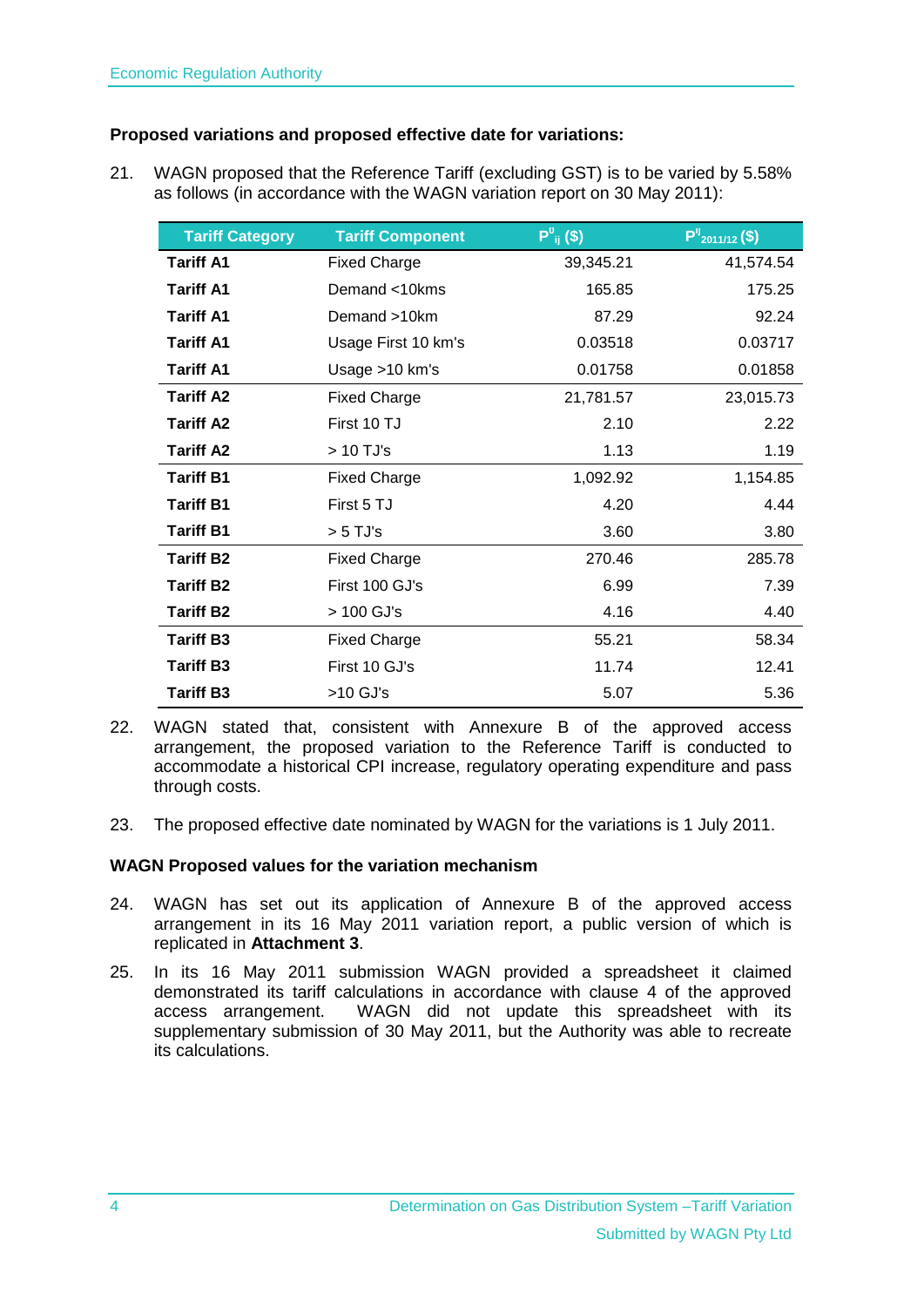- 26. WAGN's calculation results in the following adjustments (based on WAGN variation report of 30 May 2011):
	- a) CPI increase of 6.1% (based on CPI values for September 2008 and March  $2011$ <sup>[3](#page-6-2)</sup>
	- b) Underspend of regulatory operating expenditure of \$1.638 million (\$2009) for the six month period of January 2010 to June 2010 (calculated as the difference between approved forecast regulatory operating expenditure and actual operating expenditure).
	- c) Overspend of regulatory operating expenditure \$1.008 million (\$2009) for the 12 month period of July 2010 to June 2011 (calculated as the difference between approved forecast regulatory operating expenditure and actual operating expenditure). This amount includes forecast expenditure of \$0.619 million (\$2009) for the two month period from May to June 2011.
	- d) Using the tariff variation formula the changes to regulatory operating expenditure results in a tariff reduction of 0.52%.
- 27. As a result, WAGN seeks an overall reference tariff increase of 5.6%.<sup>[4](#page-8-2)</sup>

## <span id="page-8-0"></span>**THE AUTHORITY'S ASSESSMENT**

- 28. In assessing WAGN's reference tariff variation report, the Authority has addressed the following matters in the context of the approved reference tariff variation mechanism in Annexure B of the approved access arrangement:
	- a) The calculation methods and the accuracy of the calculations applied by WAGN.
	- b) The CPI adjustment component of the reference tariff variation formula (clause 2.2).
	- c) The actual regulatory operating expenditure relative to the approved forecast regulatory operating expenditure for each of the two individually identified periods of 1 January 2010 to 30 June 2010 and 1 July 2010 to 30 June 2011 (clause 2.2).
	- d) The cost pass through events and associated costs (clause 3).

## <span id="page-8-1"></span>**CPI adjustment**

<u>.</u>

29. The Authority has reviewed WAGN's CPI (all Groups, weighted average of eight capital cities) calculation and it is consistent with clause 2.2 of the approved access arrangement, leading to an inflation increase of 6.1%.

<sup>3</sup> CPI(March 2011) / CPI(September 2008) = 176.70 / 166.5 = 1.061.

<span id="page-8-3"></span><span id="page-8-2"></span><sup>&</sup>lt;sup>4</sup> WAGN (16 May 2011) stated "The variation in each tariff component can therefore be no more than 1.061-0.0043 which equates to an increase of 5.7%." (p.14). WAGN (30 May 2011) stated "The variation in each tariff component can therefore be no more than 1.061 -0.0052 which equates to an increase of 5.6%." (p.12). It is noted that the correctly rounded figures translate into the following reference tariff variation increases 5.67% (based on the WAGN 16 May 2011 submission) and 5.58% (based on the WAGN 30 May 2011 submission).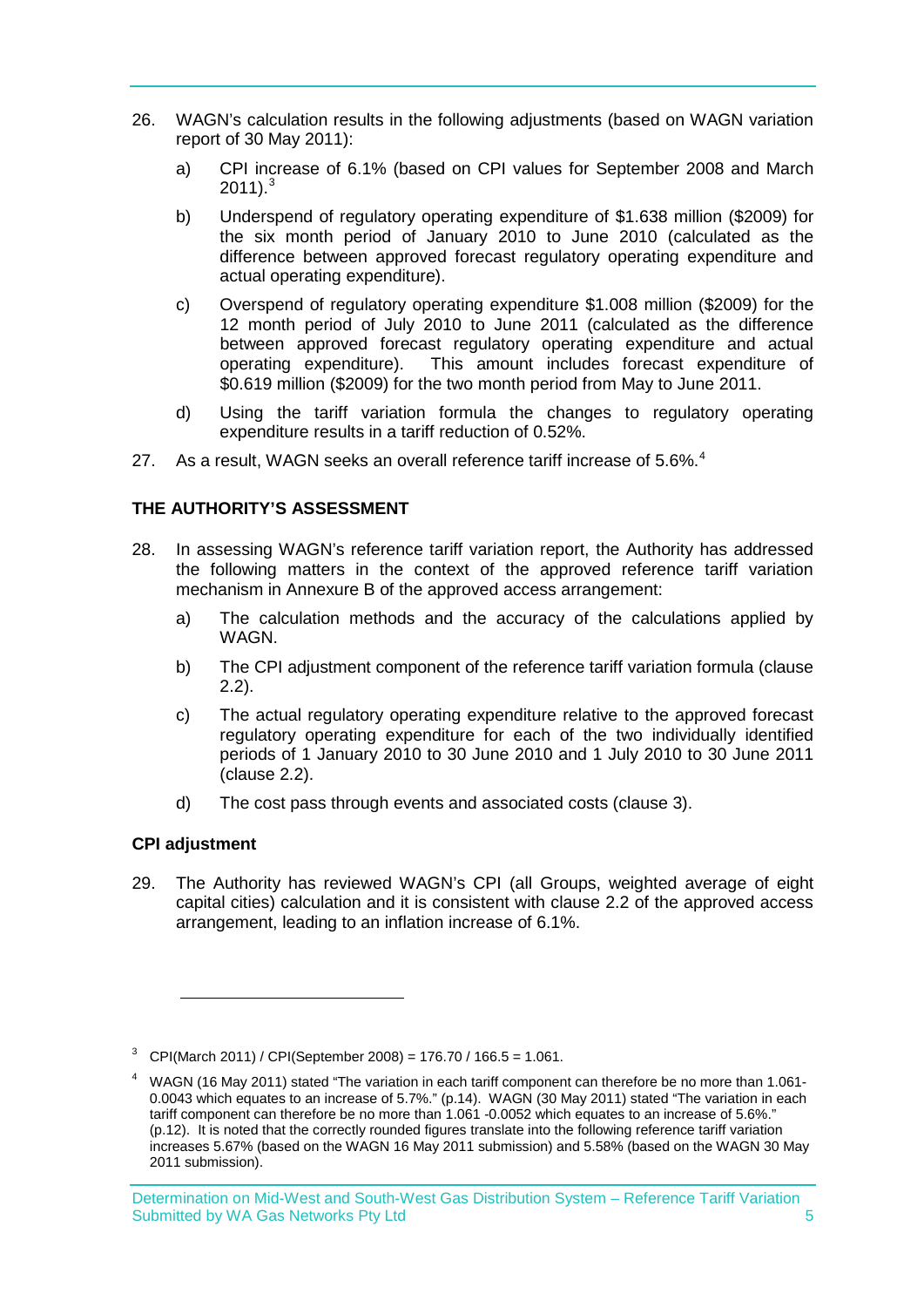## <span id="page-9-0"></span>**Regulatory cost adjustments**

- 30. The Authority makes the following observations about the regulatory cost adjustment outlined in Annexure B, clause 2.2 and 3 of the approved access arrangement.
	- a) Clause 2.2(a) provides for an adjustment for actual regulatory operating expenditure for the period of 1 January 2010 to 30 June 2010 relative to approved forecast regulatory operating expenditure.
	- b) Clause 3 provides for an adjustment for certain specified cost pass through events.
- <span id="page-9-1"></span>31. The Authority notes the following definitions:

**Regulatory Operating Expenditure** means Regulatory Costs which are Conforming Operating Expenditure incurred in relation to the WAGN GDS;

**Regulatory Costs** means direct costs as a result of:

- (a) a Regulatory Obligation or Requirement (as defined in section 6 of the National Gas Access Law) that are demonstrated to have reasonably been excluded from forecast Conforming Operating Expenditure for the Access Arrangement Period;
- (b) WAGN's compliance with the National Gas Access (Western Australia) Legislation, its Distribution Licence, the *Energy Coordination Act 1994* (WA), the *Gas Standards Act 1972* (WA), the *Energy Operators (Powers) Act 1979* (WA), the *Environmental Protection Act 1986* (WA), and its compliance with all other applicable Laws and with the requirements of any government department, agency or authority operating in accordance with those Laws to the extent such cost can be demonstrated to have been reasonably excluded from the forecast Conforming Operating Expenditure;

(ERA underlining)

- <span id="page-9-2"></span>32. *Section* 6 of the National Gas Access Western Australia Law is provided in **Attachment 3**.
- 33. The Authority provides its considerations for each element of the regulatory operating cost and cost pass through below.

#### *Approved forecast regulatory cost*

- 34. The approved regulatory operating expenditure in the approved reference tariff variation mechanism is:
	- a) \$4.092 million (\$2009) for the period of 1 January 2010 to 30 June 2010; and
	- b) \$ 5.768 million (\$2009) for the period of 1 July 2010 to 30 June 2011.
- 35. For the purpose of its reference tariff variation determination the Authority has adopted these values. WAGN has adopted consistent values in its variation proposal.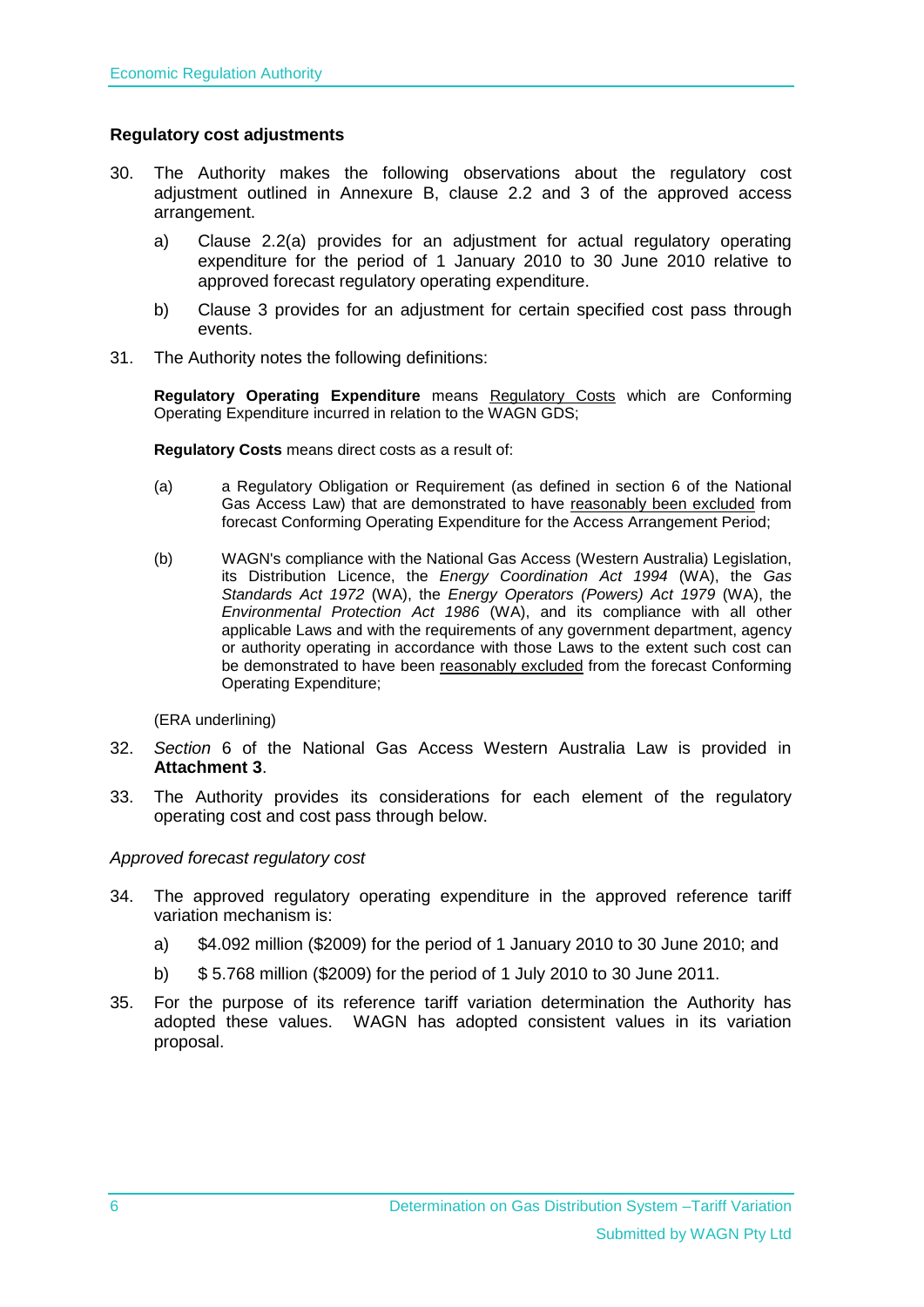*Actual regulatory operating expenditure – Annexure B, clause 2* 

- 36. WAGN submits that its actual regulatory operating expenditure for this period was a total of \$2.[5](#page-8-3)19 million (nominal) consisting of:<sup>5</sup>
	- a) regulatory operating expenditure of \$2.300 million (nominal); and
	- b) a further cost pass through of \$0.219 million (nominal).
- 37. WAGN has converted this value to \$2.454 million (converted using December 2009 CPI on June 2010 CPI). As a result, WAGN submits that it underspent \$1.638 million (\$2009) relative to the approved forecast regulatory operating expenditure.
- 38. WAGN submits that its actual regulatory operating expenditure for this period was a total of \$7.101 million (nominal) consisting of:
	- a) regulatory operating expenditure of \$6.715 million (nominal); and
	- b) a further cost pass through of \$0.386 million (nominal).
- 39. WAGN has converted this value to \$5.776 million (\$2009). As a result, WAGN submits that it overspent \$1.008 million (\$2009) relative to the approved forecast regulatory operating expenditure.

| Category                                                     | Jan 2010 to<br><b>Jun 2010</b> | <b>July 2010 to</b><br><b>May 2011</b> | May 2011 to<br><b>June 2011</b> | 2010/11<br>Total |
|--------------------------------------------------------------|--------------------------------|----------------------------------------|---------------------------------|------------------|
| <b>Regulatory cost centre</b>                                | 689,360                        | 1,736,318                              | 618,801                         | 2,355,918        |
| <b>Technical cost centre</b>                                 | 516,698                        | <b>Np</b>                              | <b>Np</b>                       | 1,581,646        |
| Licence fees and charges                                     | 1,141,542                      | <b>Np</b>                              | <b>Np</b>                       | 2,914,477        |
| Sub-total                                                    | 2,347,600                      | <b>Np</b>                              | <b>Np</b>                       | 6,852,041        |
| <b>Deduct 2% relating to Albany</b><br>and Kalgoorlie        | 46,952                         | <b>Np</b>                              | <b>Np</b>                       | 137,041          |
| <b>TOTAL</b>                                                 | 2,300,648                      |                                        |                                 | 6,715,000        |
| <b>ERA recalculation to \$2009</b>                           |                                |                                        |                                 |                  |
| <b>TOTAL (\$2009)</b>                                        | 2,265,891                      |                                        |                                 | 6,407,182        |
| <b>Approved forecast regulatory</b><br>operating expenditure | 4,092,000                      |                                        |                                 | 5,768,000        |
| Variation (\$2009)                                           | -1,826,109                     |                                        |                                 | 639,182          |

**Regulatory operating expenditure - July 2010 to June 2011 (\$nominal)** 

Note: \* Due to a negative expense item

<u>.</u>

<span id="page-10-0"></span><sup>5</sup> WAGN 30 May 2011, page 11.

Determination on Mid-West and South-West Gas Distribution System – Reference Tariff Variation Submitted by WA Gas Networks Pty Ltd 7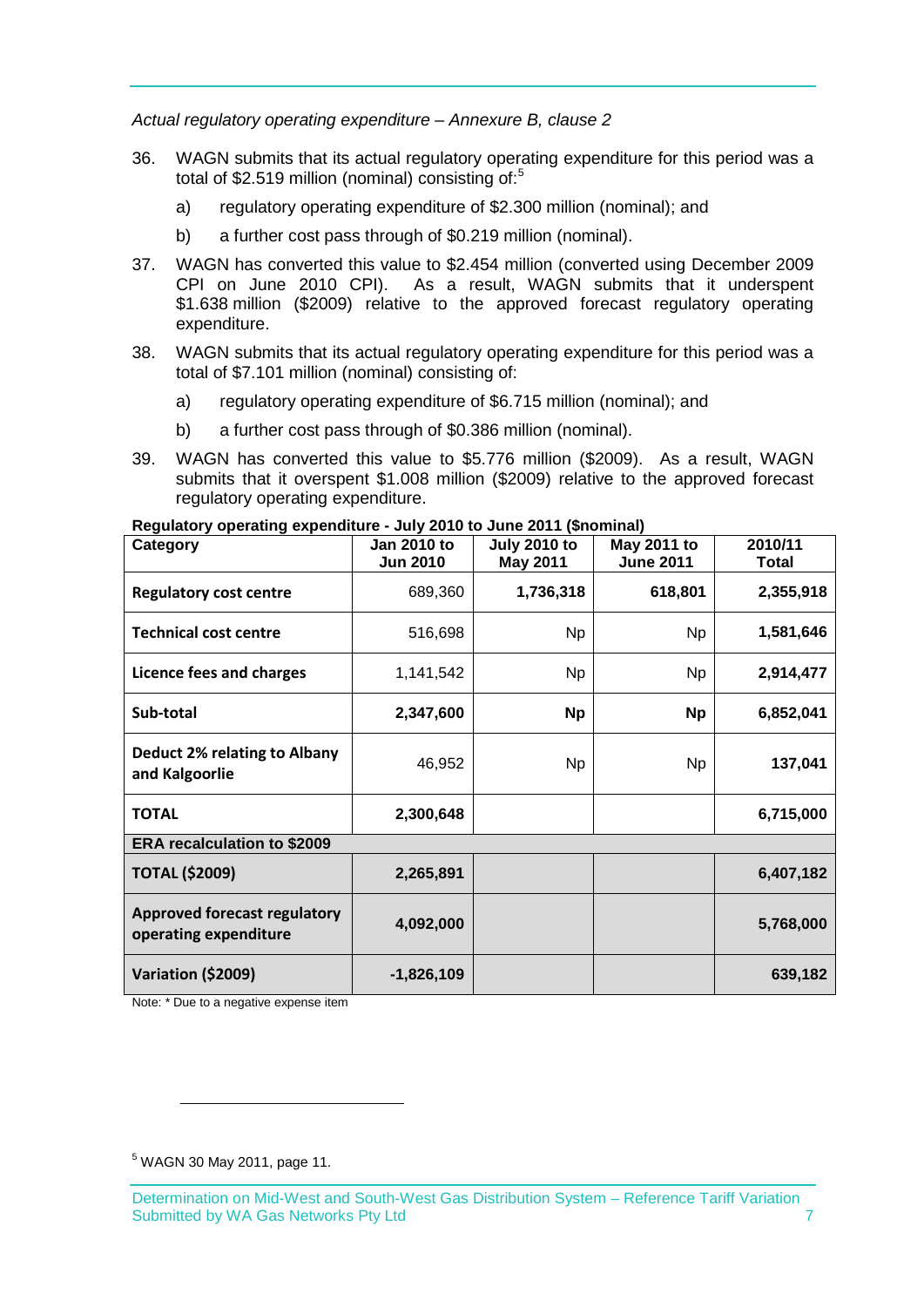- 40. For the period of January 2010 to June 2010, WAGN advises that the reason for the underspend is associated with an unanticipated delay in the access arrangement process.
- 41. The Authority has reviewed WAGN's supporting information and is satisfied that it meets the requirements of the reference tariff variation mechanism for the following reasons:
	- a) the budgeted forecast regulatory operating expenditure was assessed and approved as a part of the access arrangement process;
	- b) WAGN has provided evidence that the expenditure that has been incurred is conforming operating expenditure; and
- <span id="page-11-0"></span>42. For the period of July 2010 to June 2011, the Authority has assessed WAGN's regulatory operating expenses and is broadly satisfied that these meet the requirements of the approved reference tariff variation mechanism. However, the Authority notes that WAGN has included costs relating to the review of the access arrangement in its regulatory operating expenditure.
- 43. The Authority is of the view that the costs of an appeal process cannot be passed through to customers under the reference tariff variation mechanism for reasons which include:
	- a) An appeal is not an obligation or a requirement under the law.
	- b) Passing on appeal costs could create perverse incentives for the service provider, as the service provider would be able to pass on any cost of an appeal to its customers, and would bear the appeal cost regardless of the outcome of the appeal.
	- c) If the service provider were to win the appeal it would be reimbursed costs and also gain from the outcome of the appeal. Conversely, if it were to lose the appeal it initiated, it is not reasonable for customers to bear the service provider's costs.
- <span id="page-11-1"></span>44. The Authority's assessment of the treatment of review costs is also consistent with the requirement for cost pass through events under clause 3 of Annexure B.
- 45. However, WAGN has argued that a third party also lodged an appeal (subsequent to WAGN's own appeal), and this has imposed an additional obligation on it to intervene in the appeal as a reasonable and prudent operator. WAGN has advised that an estimate of this cost is included in its variation report on 30 May 2011.<sup>[6](#page-10-0)</sup>
- 46. Consistent with its finding above (paragraph [42](#page-11-0) to [44,](#page-11-1) the Authority is of the view that any expenditure associated with reviews cannot and should not be passed through.
- 47. The Authority has identified expenditure totalling \$0.395 million (nominal) associated with review.<sup>[7](#page-11-2)</sup>
- 48. Based on its assessment of WAGN's evidence for the expenditure being incurred the Authority is of the view that the remainder of the *actual* regulatory operating expenditure can be passed through under the reference tariff variation mechanism.

-

 $6$  WAGN letter (10 June 2011).

<span id="page-11-2"></span> $7$  WAGN (30 May 2011) and WAGN (10 June 2010).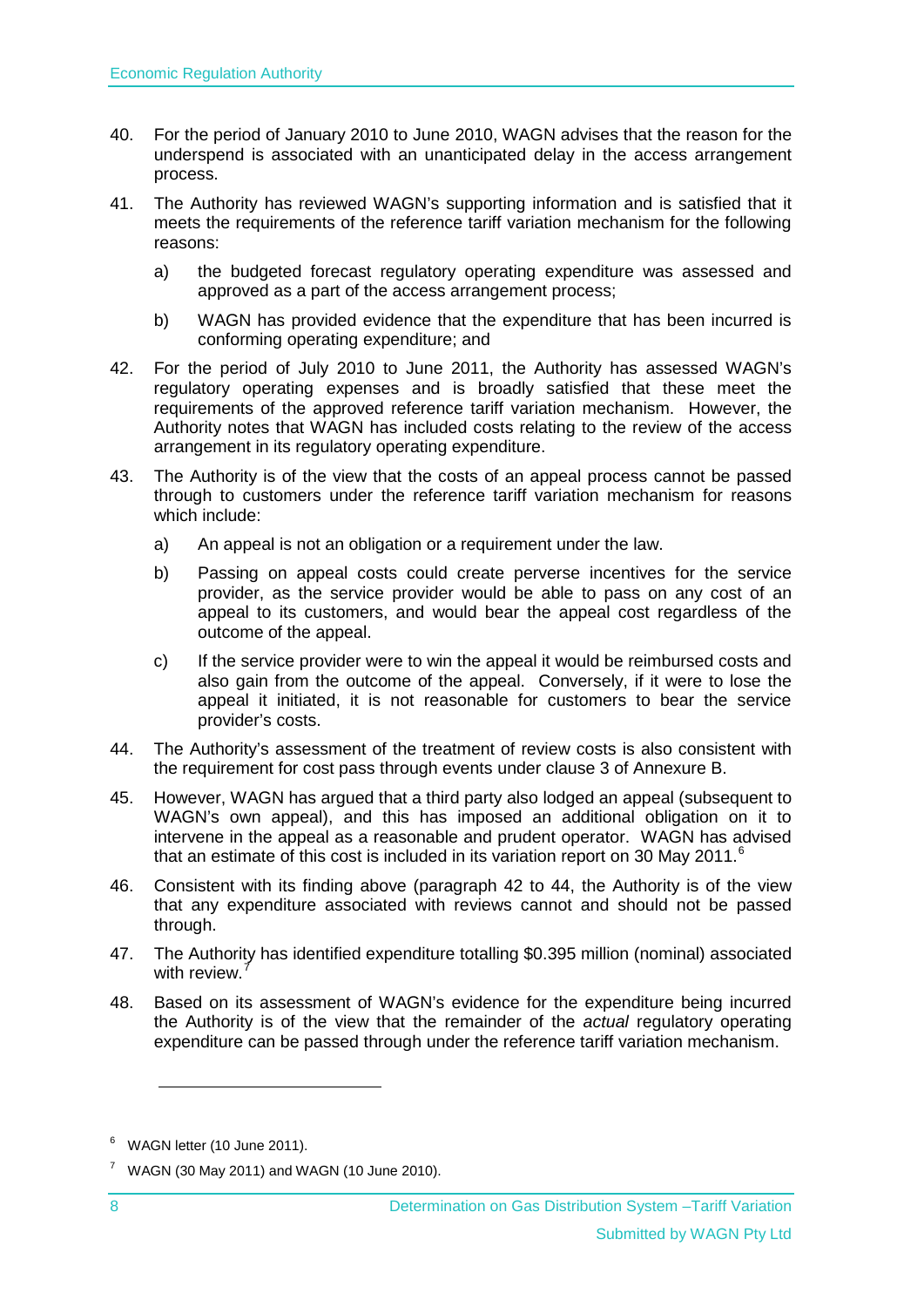49. The Authority is satisfied that the share of costs deducted from the cost pass through to adjust for Albany and Kalgoorlie is consistent with the access arrangement and is therefore reasonable.

*Cost pass through events and costs – Annexure B, clause 3*

- 50. The Authority has also assessed WAGN's specific cost pass through for the period. In doing this, the Authority has had particular regard to the defined cost pass through events in clause 3.1.
- 51. Having regard to the regulatory requirements referred to in paragraphs [31](#page-9-1) and [32,](#page-9-2) the Authority is of the view that WAGN has to demonstrate that the expenditure is in the nature of a Regulatory Obligation or Requirement, and was reasonably excluded from the approved forecast conforming operating expenditure. This is also consistent with the Authority's reasoning in its final decision in relation to the GDS access arrangement.
- 52. The costs that WAGN proposes to pass through (under clause 3) for the period from January 2010 to June 2010 are provided in the table below. Each element of this is subsequently discussed.

|                                                             | 2010      | 2010/11    |
|-------------------------------------------------------------|-----------|------------|
| Cost pass through event 1:                                  |           |            |
| Occupational Safety and Health Regulations 1996 -           | 221,438   | 280,964.23 |
| Regulation 3.143 amended 28 Nov. 2008                       |           |            |
| Cost pass through event 2:                                  | <b>NA</b> | 15,000     |
| Audit of compliance with native vegetation clearing permits |           |            |
| Cost pass through event 3:                                  | <b>NA</b> | 17,986     |
| <b>Compliance costs Fair Work Act 2009</b>                  |           |            |
| Cost pass through event 4:                                  | NA        | 42.395     |
| O.H. & S. Harmonisation- Work Health and Safety Act 2010    |           |            |
| Cost pass through event 5:                                  | 1,648     | 37,126     |
| Unaccounted for gas                                         |           |            |
| Sub-total                                                   | 223,086   | 393,471.00 |
| Deduct 2% for Albany and Kalgoorlie                         | 4,462     | 7,127.00   |
| Total cost pass through                                     | 218,624   | 386,345    |

**Cost pass through from January 2010 to June 2010 (\$nominal)** 

- 53. In terms of cost pass through **event 1**, WAGN's explanation for the additional occupational health and safety cost is that it did not fully anticipate the cost associated with implementing the regulations. WAGN has calculated the associated costs as the expenditure associated with the staff attending training.
- 54. It is the Authority's view that WAGN's reasoning does not substantiate that it has incurred an unexpected regulatory costs resulting from a new regulatory requirement:
	- a) the regulatory requirement was imposed in 2008, which should have allowed WAGN to include a reasonable estimate of costs in its access arrangement proposal;
	- b) the fact that WAGN did not do so because it did not foresee the implications does not constitute a valid reason.
- 55. Accordingly, the Authority does not approve this cost pass through.
- 56. In terms of cost pass through **event 2**, WAGN has advised the Authority that these are new requirements and that the cost was not reasonably foreseen. The Authority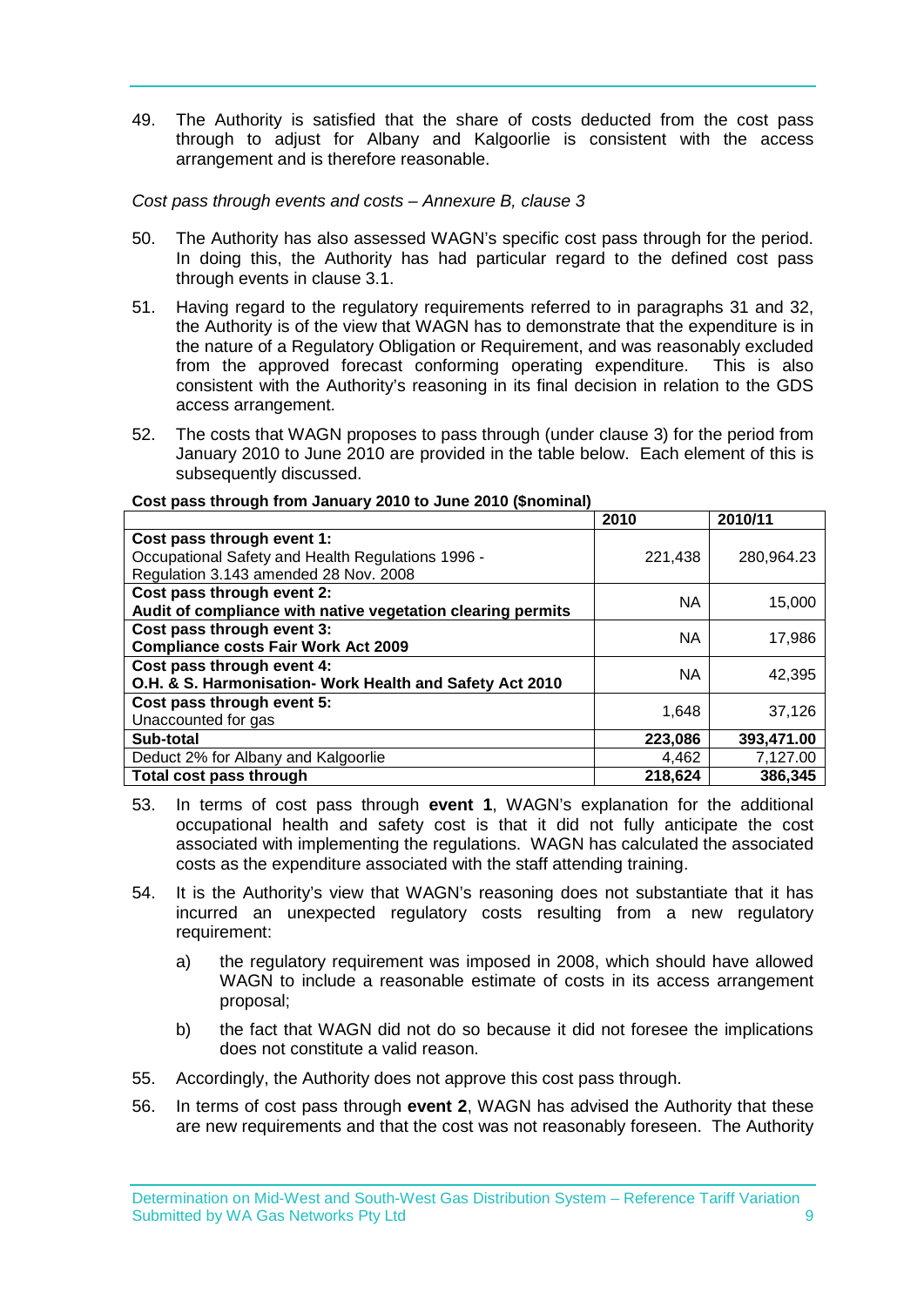accepts this having considered WAGN's variation report and the amount of expenditure submitted.

- 57. In terms of pass through **event 3**, WAGN has advised that this was a new requirement that came into effect on 1 January 2010. The Authority accepts this having considered WAGN's variation report, and the amount of expenditure submitted.
- 58. In terms of cost pass through **event 4**, WAGN has advised that this is part of a national regulatory process to harmonise Western Australian legislation with the *Model Work Health and Safety Act* by 1 January 2012. The Authority accepts this having regard to WAGN's variation report and the amount of expenditure submitted.
- 59. In terms of cost pass through **event 5**, the reference tariff variation mechanism allows for an adjustment for the cost of any replaced unaccounted for gas to the extent that this reflects an increase over and above the CPI([8](#page-11-2) Cities)<sup>8</sup> increase for the period (Annexure B, clause 3.1(e)).
- 60. WAGN has provided the Authority with evidence of the nature of its gas contract relevant to unaccounted for gas. Details about this are provided in confidential **Attachment 4**.
- 61. The Authority has assessed the information provided by WAGN (including the considerations in Attachment 4):
	- a) While WAGN has not documented any specific amount of unaccounted for gas it has replaced, WAGN has provided an actual value of unaccounted for gas that it has purchased. The Authority has not been able to verify WAGN's numbers, using WAGN's information or data from the confidential approved model. Therefore, that Authority has not been able to verify the cost imposed on WAGN by replacing unaccounted for gas.
	- b) For the period of July 2010 to June 2011, the Authority finds that the relative increase in WAGN's gas prices do not meet the requirements of the reference tariff variation mechanism having assessed WAGN's information, and does not approve the amended costs. Clause 3.1(e) of Annexure B only provides for the pass through of costs where there has been a "change in the price of gas purchased by WAGN to replace unaccounted for gas, and this change exceeds the change due to inflation, as measured by the change in" CPI(8 Cities).

## *Other issues*

 $\ddot{\phantom{a}}$ 

- 62. The Authority also noted a number of arithmetical corrections were required when applying the tariff variation mechanism. These corrections were associated with issues of precision arising from tariffs determined in the Authority's tariff and revenue model for the approved access arrangement. These include rounding of numbers by WAGN.
- 63. These corrections to the WAGN calculation and the revised reference tariff variation parameters used to calculate the reference tariff are reflected in **Attachment 5**. The total impact of these corrections is an increase of \$26,760 (\$2009).

<sup>&</sup>lt;sup>8</sup> CPI All Groups, Weighted Average of Eight Capital Cities.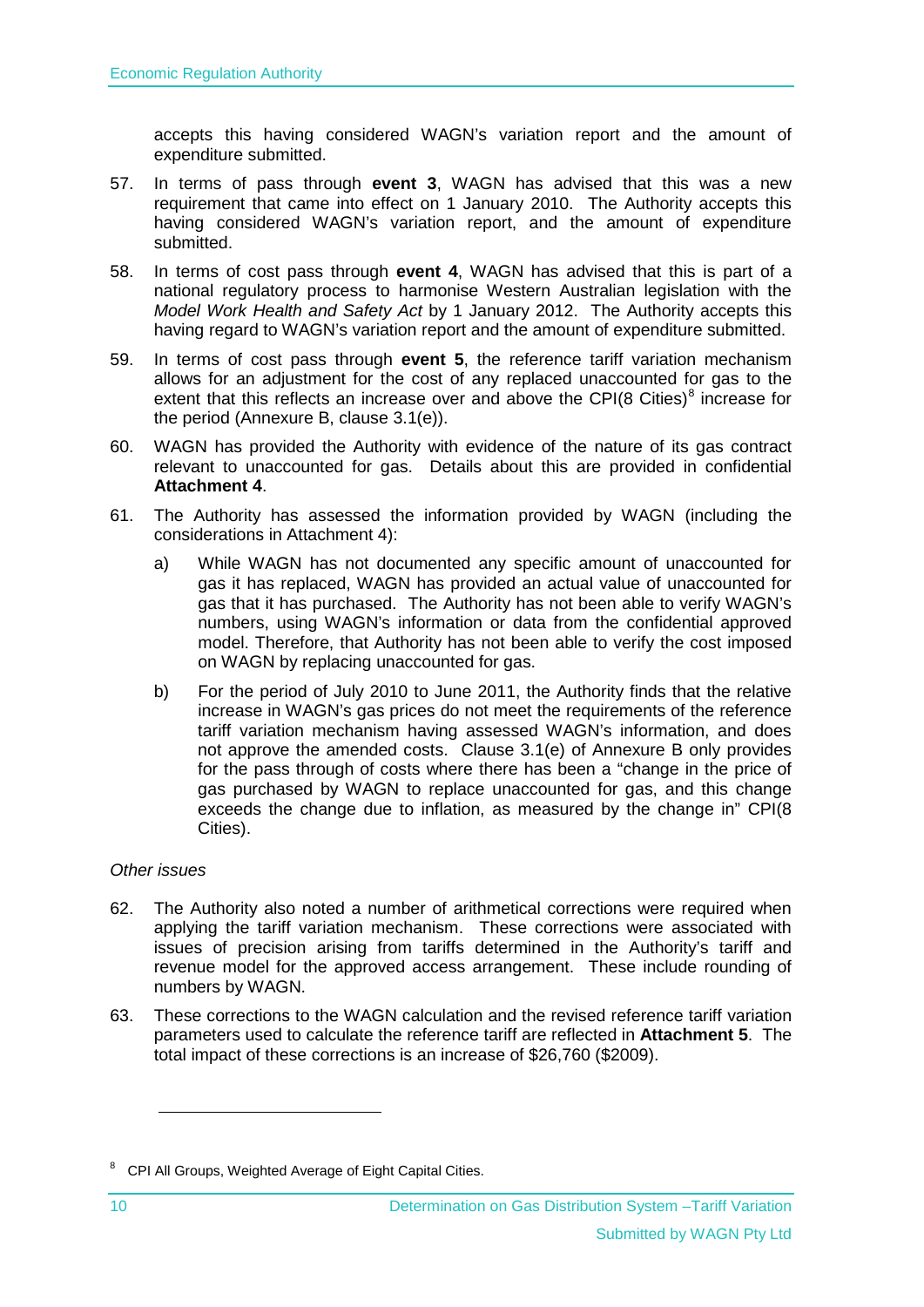#### *Overall adjustments*

- 64. The Authority notes that the NGR (rule 97(4) and the approved reference tariff variation mechanism only allows for the Authority to approve or not approve the reference tariff variation proposal.
- 65. Based on the assessment in this report, the Authority does not approve WAGN's proposed reference tariff variation.
- 66. The Authority has re-calculated WAGN reference tariffs that could be approved following its assessment and include the following revisions:
	- a) CPI increase of 6.13% (based on the CPI values for September 2008 and March 2011).
	- b) Underspend of regulatory operating expenditure and pass through cost of \$1.831 million (\$2009) for the six month period January 2010 to June 2010 (calculated as the difference between approved forecast regulatory operating expenditure and actual operating expenditure).
	- c) Overspend of regulatory operating expenditure and pass through cost \$0.327 million (\$2009) for the 12 month period July 2010 to June 2011 (calculated as the difference between the approved forecast regulatory operating expenditure and actual operating expenditure).
	- d) Using the tariff variation formula the changes to regulatory operating expenditure is calculated to lead to a reduction of 1.13%.
- 67. As a result, the overall reference tariff increase should be 4.93%.
- 68. Accordingly, the Authority has determined that the Reference Tariffs (excluding GST) should be varied as follows:

| <b>Tariff Category</b> | <b>Tariff Component</b> | $P^0_{ii}$ (\$) | $P^{11}_{2011/12}(\overline{\$})$ |  |  |
|------------------------|-------------------------|-----------------|-----------------------------------|--|--|
| <b>Tariff A1</b>       | <b>Fixed Charge</b>     | 39,345.21       | 41,283.45                         |  |  |
| <b>Tariff A1</b>       | Demand <10kms           | 165.85          | 174.02                            |  |  |
| <b>Tariff A1</b>       | Demand >10km            | 87.29           | 91.59                             |  |  |
| <b>Tariff A1</b>       | Usage First 10 km's     | 0.03518         | 0.03691                           |  |  |
| <b>Tariff A1</b>       | Usage >10 km's          | 0.01758         | 0.01845                           |  |  |
| <b>Tariff A2</b>       | <b>Fixed Charge</b>     | 21,781.57       | 22,854.58                         |  |  |
| <b>Tariff A2</b>       | First 10 TJ             | 2.10            | 2.20                              |  |  |
| <b>Tariff A2</b>       | > 10 TJ's               | 1.13            | 1.19                              |  |  |
| <b>Tariff B1</b>       | <b>Fixed Charge</b>     | 1,092.92        | 1,146.76                          |  |  |
| <b>Tariff B1</b>       | First 5 TJ              | 4.20            | 4.41                              |  |  |
| <b>Tariff B1</b>       | $> 5$ TJ's              | 3.60            | 3.78                              |  |  |
| <b>Tariff B2</b>       | <b>Fixed Charge</b>     | 270.46          | 283.78                            |  |  |
| <b>Tariff B2</b>       | First 100 GJ's          | 6.99            | 7.33                              |  |  |
| <b>Tariff B2</b>       | > 100 GJ's              | 4.16            | 4.36                              |  |  |
| <b>Tariff B3</b>       | <b>Fixed Charge</b>     | 55.21           | 57.93                             |  |  |
| <b>Tariff B3</b>       | First 10 GJ's           | 11.74           | 12.32                             |  |  |
| <b>Tariff B3</b>       | >10 GJ's                | 5.07            | 5.32                              |  |  |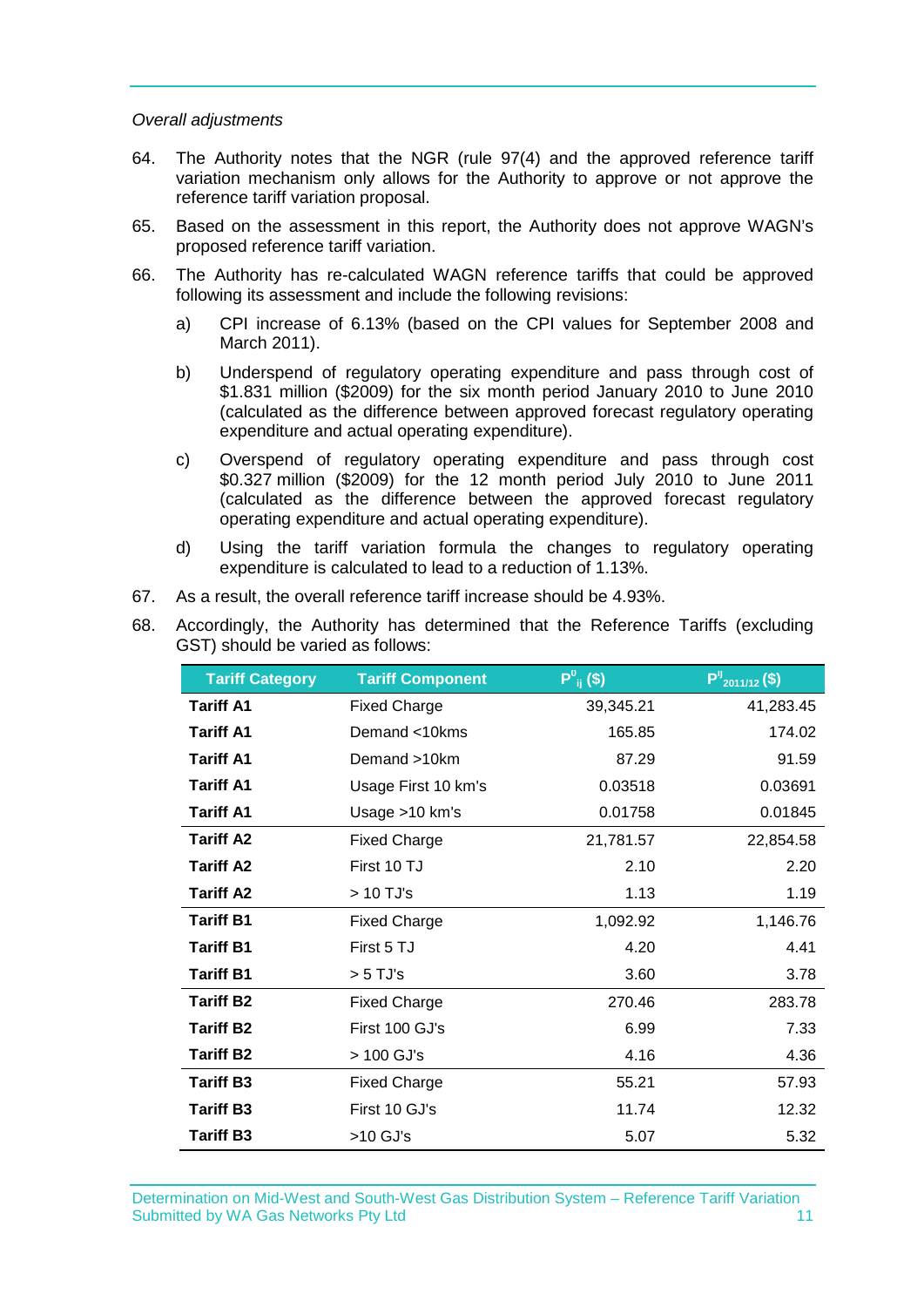# <span id="page-15-0"></span>**Attachment 1 Relevant National Gas Rules**

#### **92 Revenue equalisation**

- (1) A full access arrangement must include a mechanism (a *reference tariff variation mechanism*) for variation of a reference tariff over the course of an access arrangement period.
- (2) The reference tariff variation mechanism must be designed to equalise (in terms of present values):
	- (a) forecast revenue from reference services over the access arrangement period; and
	- (b) the portion of total revenue allocated to reference services for the access arrangement period.
- (3) However, if there is an interval (the *interval of delay*) between a revision commencement date stated in a full access arrangement and the date on which revisions to the access arrangement actually commence:
	- (a) reference tariffs, as in force at the end of the previous access arrangement period, continue without variation for the interval of delay; but
	- (b) the operation of this subrule may be taken into account in fixing reference tariffs for the new access arrangement period.

#### **97 Mechanics of reference tariff variation**

- (1) A reference tariff variation mechanism may provide for variation of a reference tariff:
	- (a) in accordance with a schedule of fixed tariffs; or
	- (b) in accordance with a formula set out in the access arrangement; or
	- (c) as a result of a cost pass through for a defined event (such as a cost pass through for a particular tax); or
	- (d) by the combined operation of 2 or more or the above.
- (2) A formula for variation of a reference tariff may (for example) provide for:
	- (a) variable caps on the revenue to be derived from a particular combination of reference services; or
	- (b) tariff basket price control; or
	- (c) revenue yield control; or
	- (d) a combination of all or any of the above.
- (3) In deciding whether a particular reference tariff variation mechanism is appropriate to a particular access arrangement, the AER [ERA] must have regard to:
	- (a) the need for efficient tariff structures; and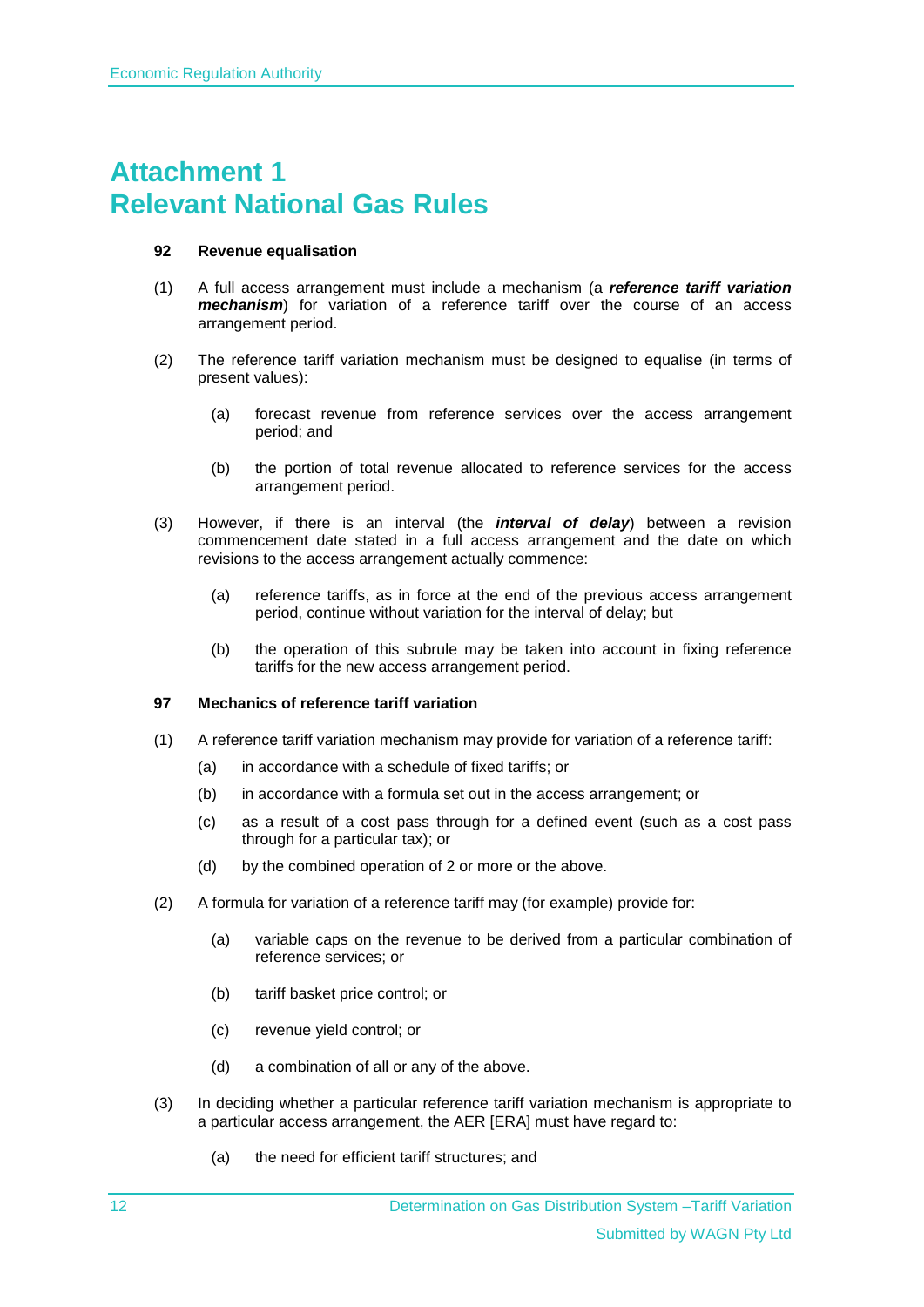- (b) the possible effects of the reference tariff variation mechanism on administrative costs of the AER, the service provider, and users or potential users; and
- (c) the regulatory arrangements (if any) applicable to the relevant reference services before the commencement of the proposed reference tariff variation mechanism; and
- (d) the desirability of consistency between regulatory arrangements for similar services (both within and beyond the relevant jurisdiction); and
- (e) any other relevant factor.
- (4) A reference tariff variation mechanism must give the AER adequate oversight or powers of approval over variation of the reference tariff.
- (5) Except as provided by a reference tariff variation mechanism, a reference tariff is not to vary during the course of an access arrangement.
- 69. Both of these rules are full discretion. Full discretion is defined under rule 40 of the NGR.

#### **40 AER's discretion in decision making process regarding access arrangement proposal**

#### **Full discretion**

- (3) In all other cases, the AER [ERA] has a discretion to withhold its approval to an element of an access arrangement proposal if, in the AER's [ERA's] opinion, a preferable alternative exists that:
	- (a) complies with applicable requirements of the Law; and
	- (b) is consistent with applicable criteria (if any) prescribed by the Law.

*Example:*

*In dealing with a full access arrangement submitted for its approval, the AER [ERA] could, in its draft decision, insist on changes to queuing requirements if of the opinion that the changes could improve competition in upstream or downstream markets for natural gas.*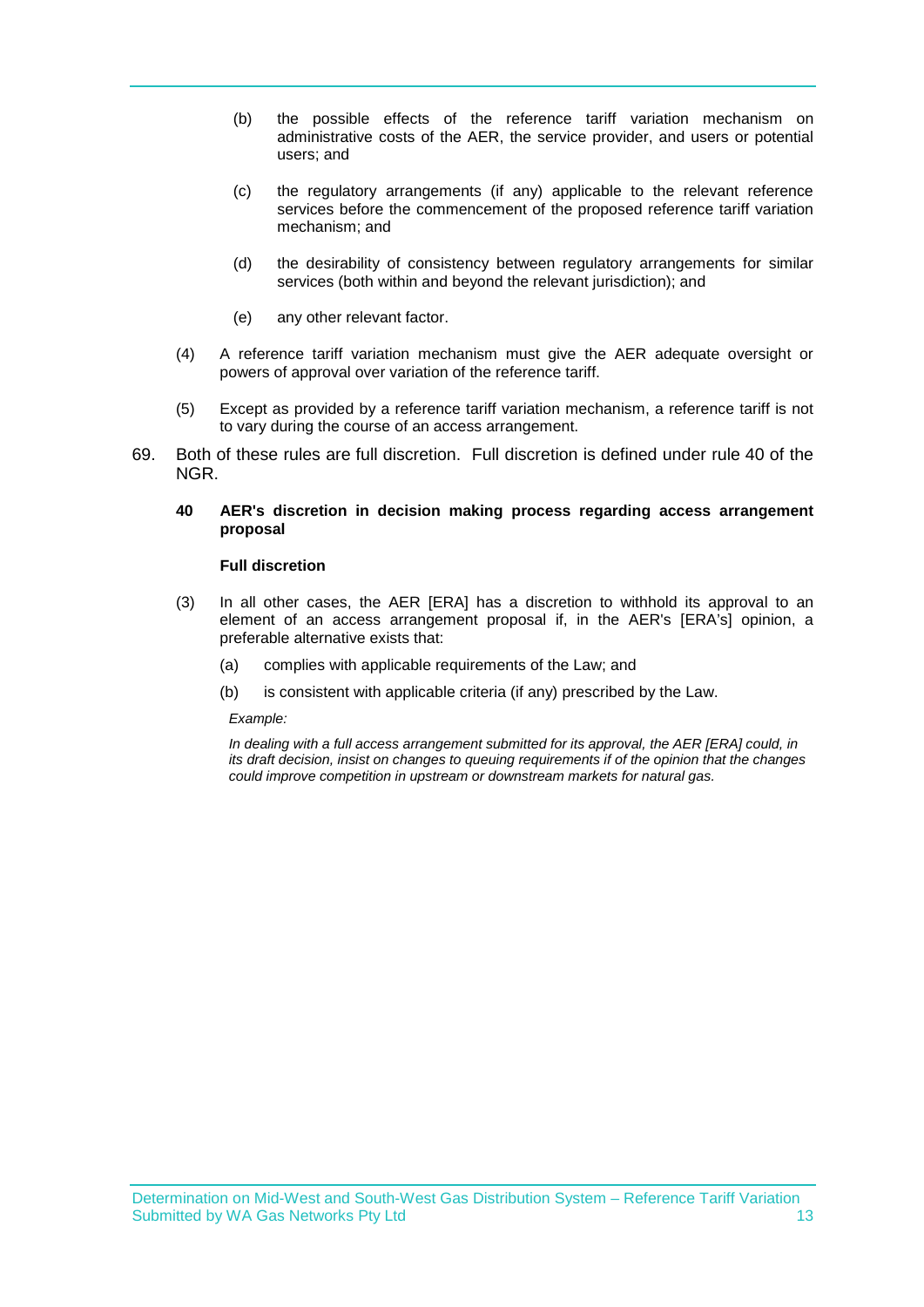# <span id="page-17-0"></span>**Attachment 2 GDS Access Arrangement, Annexure B**

## **REFERENCE TARIFF VARIATION MECHANISM for Haulage Tariffs**

## **1. REFERENCE TARIFF VARIATION MECHANISM**

This Reference Tariff Variation Mechanism provides for the variation of a Haulage Tariff:

- (a) in accordance with clause 2 of this Annexure B; and
- (b) as a result of a cost pass through for a defined Cost Pass Through Event, under clause 3 of this Annexure B.

#### <span id="page-17-1"></span>**2. REFERENCE TARIFF VARIATION MECHANISM – VARIATION IN ACCORDANCE WITH FORMULA**

## **2.1. Variation**

- (a) WAGN may vary any Haulage Tariff by varying one or more Tariff Components of that Haulage Tariff during a Variation Period in accordance with this clause [2](#page-17-1) of Annexure B.
- (b) Each Haulage Tariff varied under this clause [2](#page-17-1) of Annexure B applies as varied on and from the first day of the applicable Variation Period.
- (c) Where, in this clause 2 of Annexure B, reference is made to forecast Regulatory Operating Expenditure, that forecast is to be in Real December 2009 Dollars.
- (d) Where, in this clause 2 of Annexure B, a reference is made to actual Regulatory Operating Expenditure, that actual is to be in Nominal Dollars (dollars of the day) as presented in the WAGN Financial Statement.

## **2.2. Variation Period is the year commencing 1 July 2011**

(a) If the Variation Period is the Year commencing 1 July 2011, any variation of a Tariff Component under clause 2.1(a) of Annexure B must satisfy the following conditions:

$$
P^{ij}_{2011/12} \leq p^{ij}_0 \big(1+V_{2011/12}\big)*\frac{CPI_{Mar2011}}{CPI_{Sep2008}}
$$

where:

| P <sup>ij</sup><br>2011/12                   | is the value of Tariff Component <i>j</i> of haulage Tariff <i>i</i> as varied on<br>and from the first day of the variation period; |
|----------------------------------------------|--------------------------------------------------------------------------------------------------------------------------------------|
| $p_\mathrm{o}^{ij}$                          | is the value of Tariff Component <i>j</i> of haulage Tariff <i>i</i> as set out in<br>Annexure A.                                    |
| $V_{2011/12}$                                | is calculated by applying the formula set out in clause 2.2(b) of<br>Annexure B                                                      |
| $\mathcal{CPI}_{Mar2011}$                    | is the CPI All Groups, Weighted Average of Eight Capital Cities for<br>the quarter ending on 31 March 2011 and                       |
| $\mathcal{LPI}_{\mathcal{S}\mathcal{B}2008}$ | is the CPI All Groups, Weighted Average of Eight Capital Cities for<br>the quarter ending on 30 September 2008.                      |
|                                              | (b) For the purpose of clause 2.2(a) of Annexure B, $V_{2011/12}$<br>is calculated by applying<br>the following formula:             |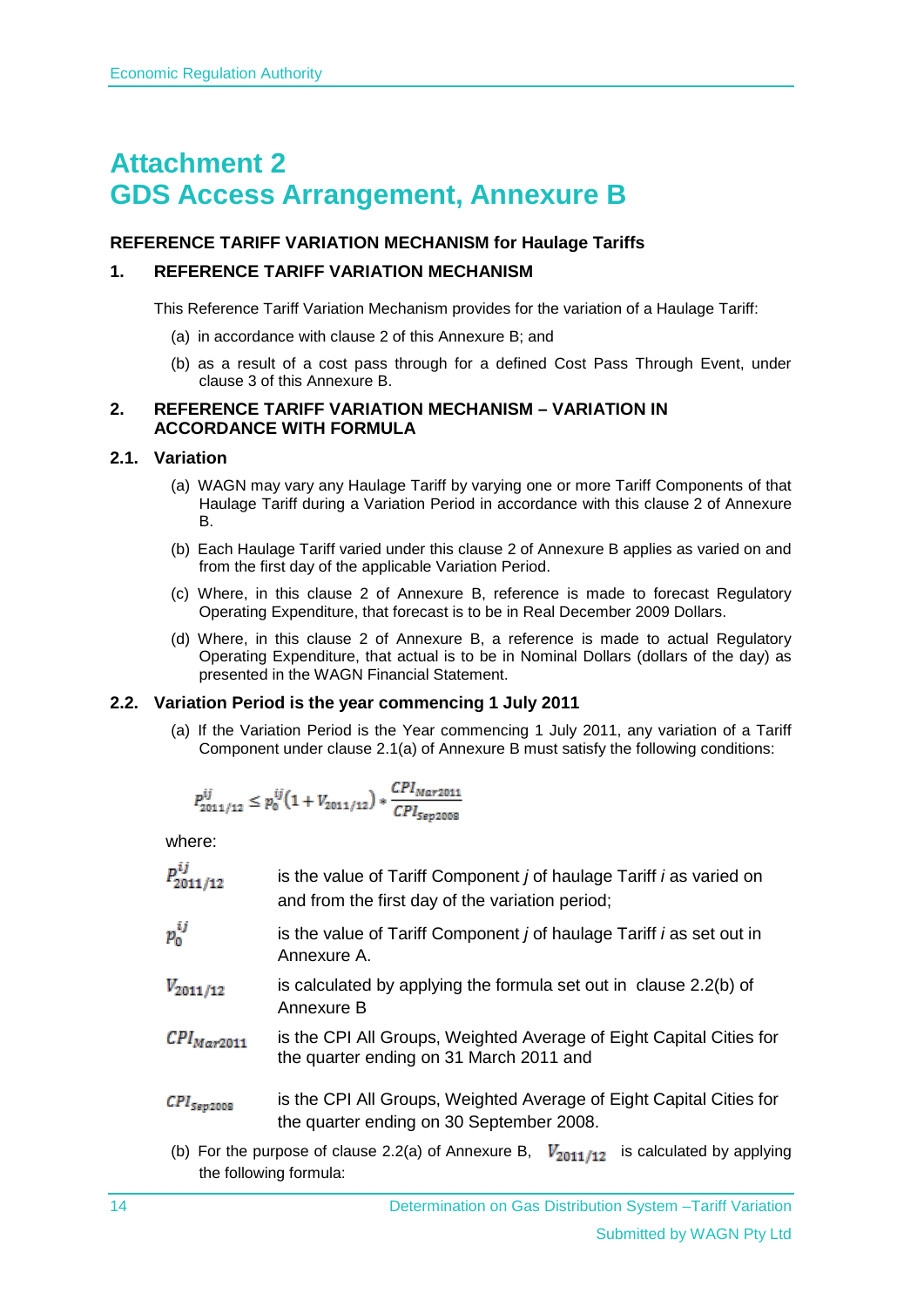$$
V_{2011/12}=\frac{\Delta R Oper_{2010(1)}*(1+WACC)^2+\Delta R Oper_{2010/11}*(1+WACC)^1}{ExpRev_{2011/12}}
$$

and

$$
\Delta R Oper_{2010(1)} = AR Oper_{2010(1)} * \frac{cPI_{Dec2009}}{cPI_{Jun2010}} - FROper_{2010(1)}
$$

and

$$
\Delta ROpex_{2010/11} = AROpex_{2010/11} * \frac{cPI_{Sep2009}}{cPI_{Mar2011}} - FROpex_{2010/11}
$$

where:

| $AROpex_{2010(1)}$                 | is Actual Regulatory Operating Expenditure for the period<br>from 1 January 2010 to 30 June 2010;               |
|------------------------------------|-----------------------------------------------------------------------------------------------------------------|
| $FROpex_{2010(1)}$                 | is \$4.092 million (real \$ as at 31 December 2009);                                                            |
| $AROpex_{2010/11}$                 | is Actual Regulatory Operating Expenditure for the period<br>from 1 July 2010 to 30 June 2011;                  |
| $FROpex_{2010/11}$                 | is \$5.768 million (real $$$ as at 31 December 2009);                                                           |
| $CPI_{Dec2009}$                    | is the CPI All Groups, Weighted Average of Eight Capital<br>Cities for the quarter ending on 31 December 2009;  |
| $\mathcal{CPI}_{\mathit{fun}2010}$ | is the CPI All Groups, Weighted Average of Eight Capital<br>Cities for the quarter ending on 30 June 2010;      |
| $\mathcal{CPI}_{Sep2009}$          | is the CPI All Groups, Weighted Average of Eight Capital<br>Cities for the quarter ending on 30 September 2009; |
| $\text{CPI}_{\text{Mar2011}}$      | is the CPI All Groups, Weighted Average of Eight Capital<br>Cities for the quarter ending on 31 March 2011:     |
| $ExpRev_{2011/12}$                 | is \$155.715 million (real $$$ as at 31 December 2009) and                                                      |
| <i><b>WACC</b></i>                 | is 7.40%.                                                                                                       |

## **2.3. Variation Period is the year commencing 1 July 2012**

(a) If the Variation Period is the Year commencing 1 July 2012, any variation of a Tariff Component under clause 2.1(a) of Annexure B must satisfy the following conditions:

$$
P_{2012/13}^{ij} \le p_0^{ij} \left( 1 + V_{2012/13} \right) * \frac{CPI_{Max2012}}{CPI_{Sep2008}}
$$

where:

 $P_{2012/13}^{ij}$  is the value of Tariff Component *j* of haulage Tariff *i* as varied on and from the first day of the variation period;

 $p_0^{ij}$  is the value of Tariff Component *j* of haulage Tariff *i* as set out in Annexure A;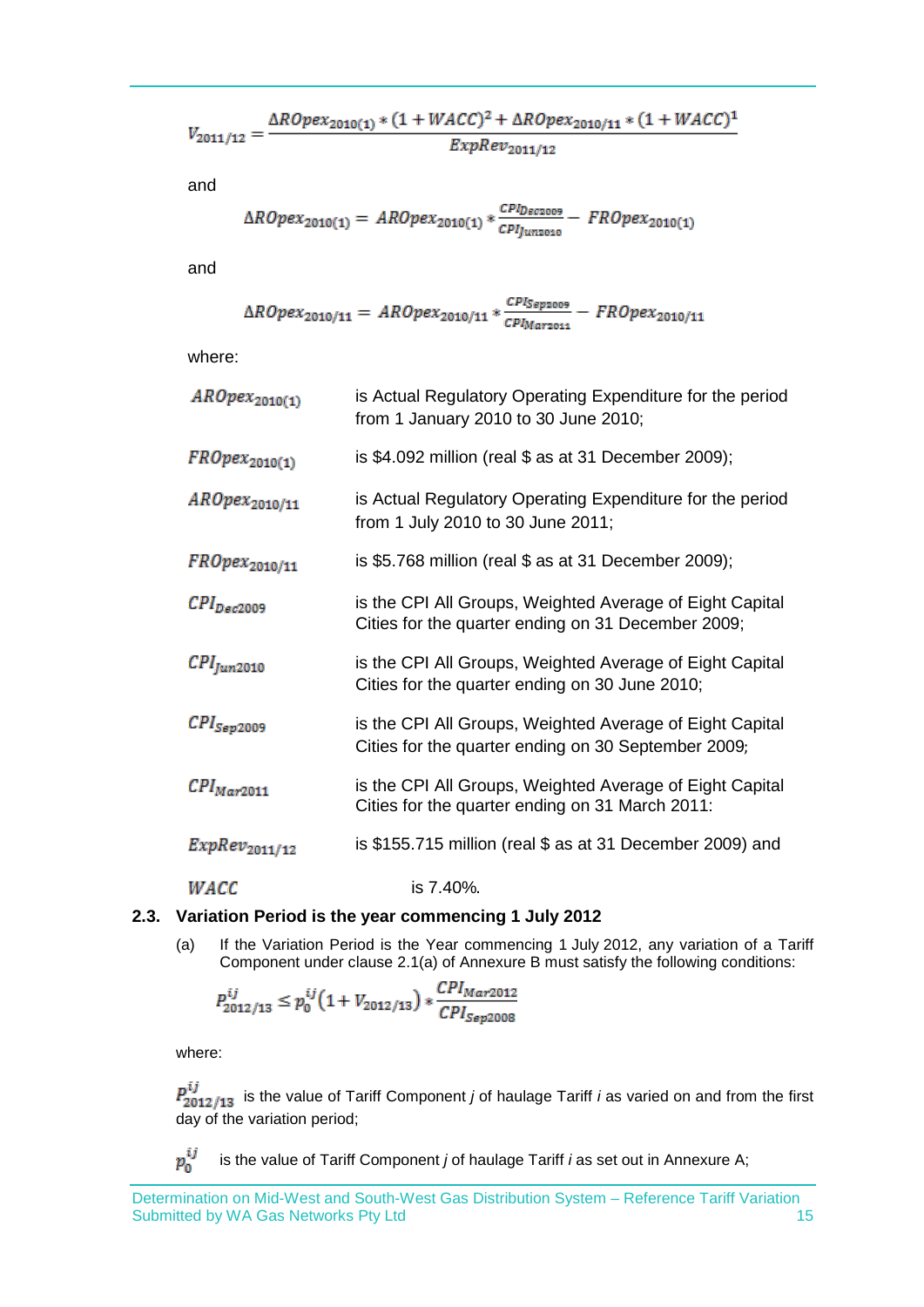$V_{2012}/13$  is calculated by applying the formula set out in clause 2.3(b) of Annexure B;

 $\text{CPI}_{\text{Mar2012}}$ is the CPI All Groups, Weighted Average of Eight Capital Cities for the quarter ending on 31 March 2012; and

 $\mathcal{CPI}_{\mathcal{S}\neq \mathcal{D}008}$  is the CPI All Groups, Weighted Average of Eight Capital Cities for the quarter ending on 30 September 2008.

(b) For the purpose of clause 2.3(a) of Annexure B,  $V_{2012}/13$  is calculated by applying the following formula:

$$
V_{2012/13} = \frac{\Delta R Oper_{2011/12} * (1 + WACC)^{1}}{ExpRev_{2012/13}}
$$

and

$$
\Delta R0 pex_{2011/12} = AR0 pex_{2011/12} * \frac{c^{p_{I_{Sep2009}}}}{c^{p_{I_{Mare012}}}} - FR0 pex_{2011/12}
$$

where:

 $AROpex_{2011/12}$  is Actual Regulatory Operating Expenditure for the period from 1 July 2011 to 30 June 2012;

 $FROpex_{2011/12}$  is \$6.760 million (real \$ as at 31 December 2009);

 $\mathcal{CPI}_{\mathcal{S}\sigma\sigma2009}$ is the CPI All Groups, Weighted Average of Eight Capital Cities for the quarter ending on 30 September 2009;

 $\mathcal{CPI}_{Mar2012}$  is the CPI All Groups, Weighted Average of Eight Capital Cities for the quarter ending on 31 March 2012

ExpRe $v_{2012/13}$  is \$160.771 million (real \$ as at 31 December 2009) and

 $WACC$  is 7.40%.

#### **2.4. Variation Period is the year commencing 1 July 2013**

(a) If the Variation Period is the year commencing 1 July 2013, any variation of a Tariff Component under clause 2.1(a) of Annexure B must satisfy the following conditions:

$$
P_{2013/14}^{ij} \le p_0^{ij} \left( 1 + V_{2013/14} \right) * \frac{CPI_{Max2013}}{CPI_{Sep2008}}
$$

where:

 $P_{2013/f14}^{ij}$  is the value of Tariff Component j of haulage Tariff i as varied on and from the first day of the variation period;

 $p_n^{ij}$  is the value of Tariff Component j of haulage Tariff i as set out in Annexure A;

 $V_{2013/14}$  is calculated by applying the formula set out in clause 2.4(b) of Annexure B;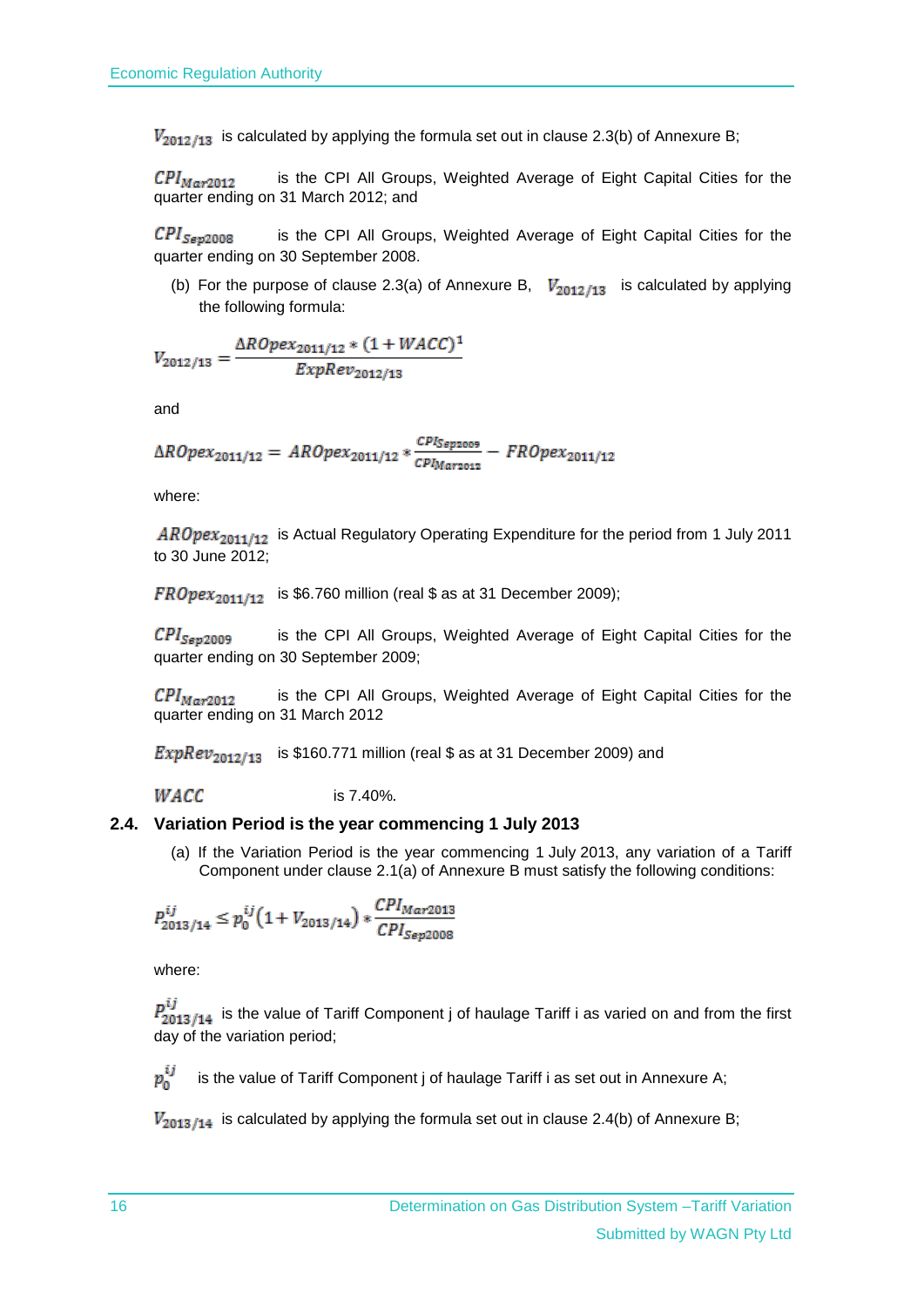$\text{CPI}_{\text{Mar2013}}$  is the CPI All Groups, Weighted Average of Eight Capital Cities for the quarter ending on 31 March 2013 and

 $\text{CPI}_{\text{Sev2008}}$  is the CPI All Groups, Weighted Average of Eight Capital Cities for the quarter ending on 30 September 2008.

(b) For the purpose of clause 2.4(a) of Annexure B,  $V_{2012}/13$  is calculated by applying the following formula:

$$
V_{2013/14} = \frac{\Delta R O p e x_{2012/13} * (1 + W A C C)^{1}}{Exp Rev_{2013/14}}
$$

and

$$
\Delta R0 pex_{2012/13} = AR0 pex_{2012/13} * \frac{c_{PIS_{\text{exp}2009}}}{c_{PIM_{\text{ar}2013}}} - FR0 pex_{2012/13}
$$

where:

 $AROpex_{2012/13}$  is Actual Regulatory Operating Expenditure for the period from 1 July 2012 to 30 June 2013;

 $FROpex<sub>2012</sub>r<sub>13</sub>$  is \$6.529 million (real \$ as at 31 December 2009);

 $\mathcal{CPI}_{\mathcal{S}\neq 2009}$  is the CPI All Groups, Weighted Average of Eight Capital Cities for the quarter ending on 30 September 2009;

 $\mathcal{CPI}_{Mar2013}$ is the CPI All Groups, Weighted Average of Eight Capital Cities for the quarter ending on 31 March 2013

**ExpRev**<sub>2013/14</sub> is \$165.740 million (real \$ as at 31 December 2009) and

 $WACC$  is 7.40%.

## <span id="page-20-2"></span>**2.5. Alternative to CPI All Groups, Weighted Average of Eight Capital Cities**

If the CPI All Groups, Weighted Average of Eight Capital Cities ceases to be published quarterly by the Australian Bureau of Statistics (**ABS**) or is published on a materially different basis (including due to a change in its nature, composition, data or reference base) to its basis at the time of the commencement of the Current Access Arrangement Period, then one of the following alternatives may be used:

- <span id="page-20-0"></span>(a) If the ABS publishes a substitute index, WAGN may (subject to the ERA's approval) use the substitute index if it believes the use of that substitute index (with, if necessary, any arithmetical correction factor) will maintain a reasonable level of continuity between Haulage Tariffs calculated using the CPI All Groups, Weighted Average of Eight Capital Cities and Haulage Tariffs calculated using the substitute index.
- <span id="page-20-1"></span>(b) If WAGN does not adopt a substitute index under clause [\(a\)](#page-20-0) of Annexure B, WAGN may (subject to the ERA's approval) use any other substitute index.
- (c) If the ERA does not approve an index proposed by WAGN under clause [\(b\)](#page-20-1) of Annexure B, then WAGN may use a substitute index determined by an independent consulting actuary. The independent consulting actuary will be appointed at the request of WAGN or the ERA by the President for the time being of the Institute of Actuaries of Australia. The consulting actuary will act as an expert and not as an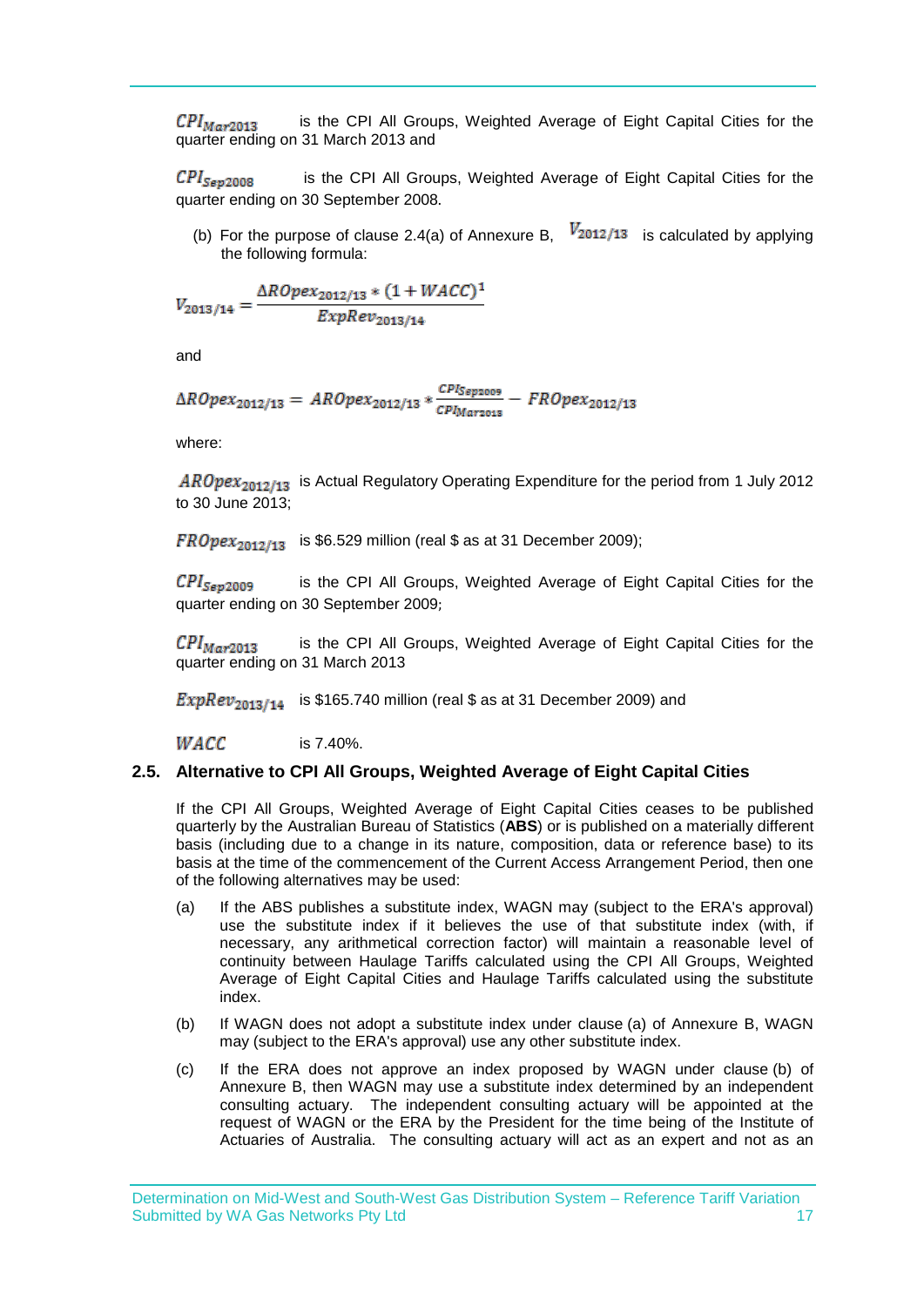arbitrator. The actuary's costs will be borne by WAGN and may be recovered through Haulage Tariffs.

#### <span id="page-21-0"></span>**3. REFERENCE TARIFF VARIATION MECHANISM – COST PASS THROUGH EVENTS**

#### **3.1. Cost Pass Through Events**

For the purpose of this clause [3](#page-21-0) of Annexure B, each of the following is a "Cost Pass Through Event":

- (a) WAGN incurs HHV Costs that constitute Conforming Operating Expenditure;
- (b) WAGN incurs Physical Gate Point Costs that constitute Conforming Operating Expenditure;
- (c) WAGN incurs Conforming Operating Expenditure as a direct result of a Change in Law, Tax Change or Regulatory Change;
- (d) WAGN incurs Conforming Capital Expenditure or Conforming Operating Expenditure as a direct result of any Law that:
	- (i) establishes, changes or regulates the operation of, an emissions trading scheme or mechanism that has as one of its objectives the management or reduction of greenhouse gas emissions or concentrations and which includes the scheme set out in, or a scheme similar to, the scheme contemplated in the *Carbon Pollution Reduction Scheme Bill 2009* (Cth) and its associated legislation and regulations, as promulgated, supplemented or amended from time to time (**Emissions Trading Scheme**);
	- (ii) imposes a fee, penalty or Tax on greenhouse gas emissions or concentrations; or
	- (iii) establishes, changes or regulates the operation of, any renewable energy scheme, including the scheme under the *Renewable Energy (Electricity) Act 2000* (Cth) and its associated legislation and regulations, as promulgated, supplemented or amended from time to time,

and, for the avoidance of doubt, this expenditure includes:

- (iv) only direct operating costs associated with preparation for, compliance with the Laws which implement, and the participation in, an Emissions Trading Scheme; and
- (v) only liability for direct operating costs transferred to WAGN from another entity as a direct result of accordance with an Emissions Trading Scheme; or
- (e) WAGN incurs Conforming Operating Expenditure additional to the amount forecast for the purpose of determining Total Revenue for Haulage Tariffs of the Current Access Arrangement Period because there has been a change in the price of Gas purchased by WAGN to replace Unaccounted for Gas, and this change exceeds the change due to inflation, as measured by the change in All Groups, Weighted Average of Eight Capital Cities.

## **3.2. Variation of Haulage Tariffs**

If a Cost Pass Through Event occurs, WAGN:

(a) must notify the ERA of the relevant event; and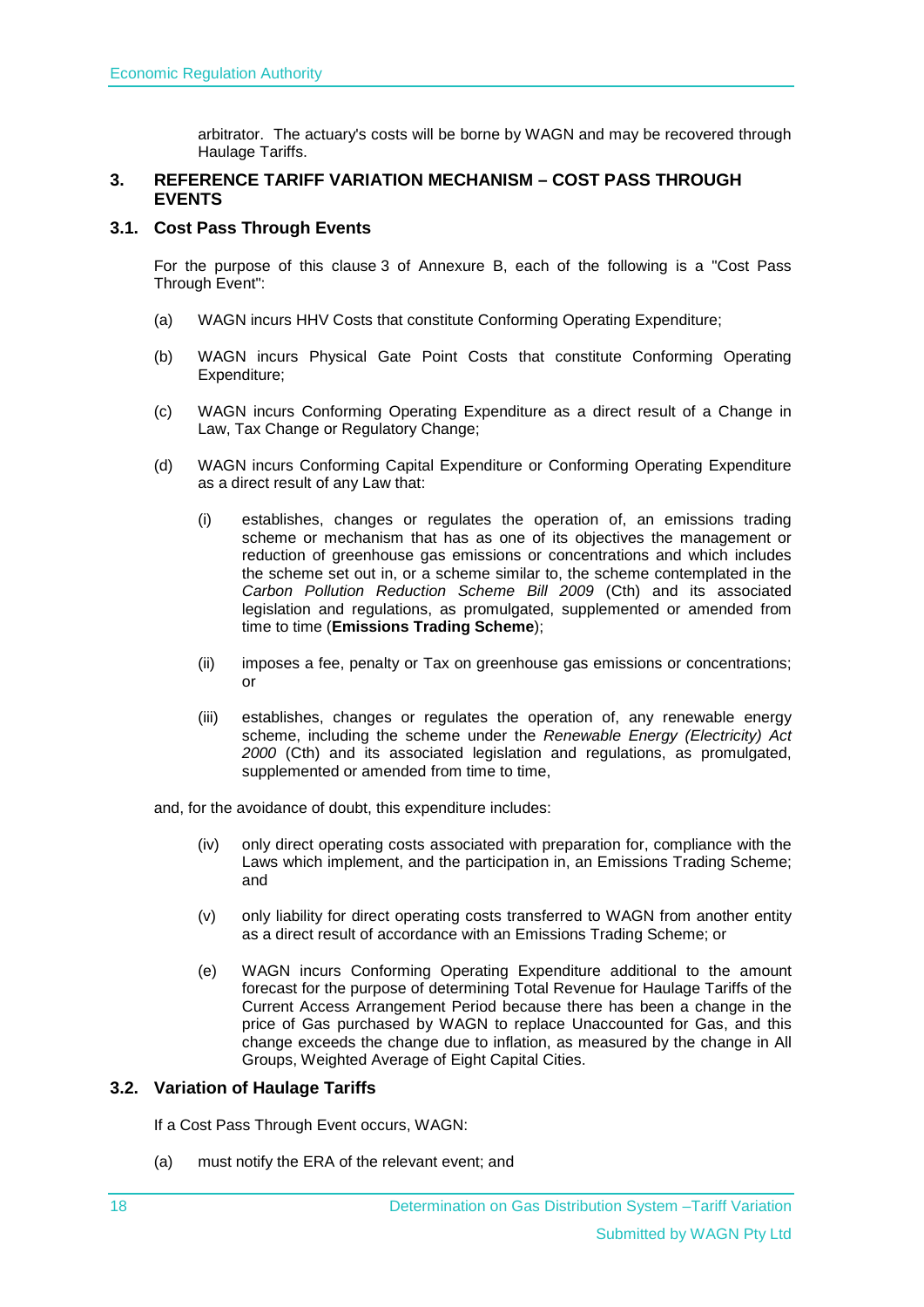(b) may vary one or more Haulage Tariffs to recover only direct operating costs incurred or forecast to be incurred by WAGN (or on WAGN's behalf) as a direct result of the relevant event, provided that those costs have not already been recovered by WAGN.

## **4. VARIATION REPORT TO BE GIVEN TO THE ERA**

#### **4.1. Variation report – reference tariff variation formula**

WAGN will use its reasonable endeavours to give the ERA a variation report at least 90 Business Days before the date on which the Haulage Tariff is to be varied in accordance with the reference tariff variation formula, and that report shall contain the following information:

- (d) the proposed varied Haulage Tariff and varied Tariff Components;
- (e) the date or dates on which the varied Haulage Tariff is to come into effect;
- (f) calculations showing the derivation of the varied Haulage Contract using the formula in clause 2 of Annexure B; and
- (g) a statement of reasons for the variation of the Haulage Tariff.

#### **4.2. Variation report – cost pass through event**

WAGN will use its reasonable endeavours to give the ERA a variation report at least 90 Business Days before the date on which the Haulage Tariff is to be varied as a result of a cost pass through, and that report shall contain the following information:

- (a) a statement of reasons for the variation of the Haulage Tariff as a result of the cost pass through;
- (b) supporting calculations demonstrating consistency with the requirements of clause 3 of Annexure B;
- (c) supporting information substantiating the amount and nature of the costs proposed to be passed through by the varied Haulage Tariff; and
- (d) the date or dates on which it is proposed by WAGN that the varied Haulage Tariff shall come into effect.

#### **4.3. ERA response to a variation report**

- (a) The ERA will use its reasonable endeavours to give written notice to WAGN within 45 Business Days of the receipt of a variation report advising whether the ERA approves or does not approve the varied Haulage Tariff detailed in that variation report and providing reasons for its decision.
- (b) If WAGN gives the ERA a variation report under clause 4.2, anytime before the ERA gives notice pursuant to clause 4.3(a) of Annexure B the ERA may require WAGN to provide further substantiation of the amounts and the nature of the costs that WAGN proposes to be passed through by the varied Haulage Tariff and requiring WAGN to provide that further substantiation by a date specified in the ERA's request.
- (c) If the ERA does not approve the varied Haulage Tariff, it will not come into effect.
- (d) If the ERA approves the varied Haulage Tariff, it will come into effect on the date or dates specified in the variation report or, if the date or dates specified in the variation report have passed, then on the date or dates specified in the ERA's notice under clause 4.3(a) of Annexure B.

#### **5. DICTIONARY FOR ANNEXURE B**

Unless the contrary intention appears, in this Annexure B:

Change in Law means:

(a) the introduction of a new Law;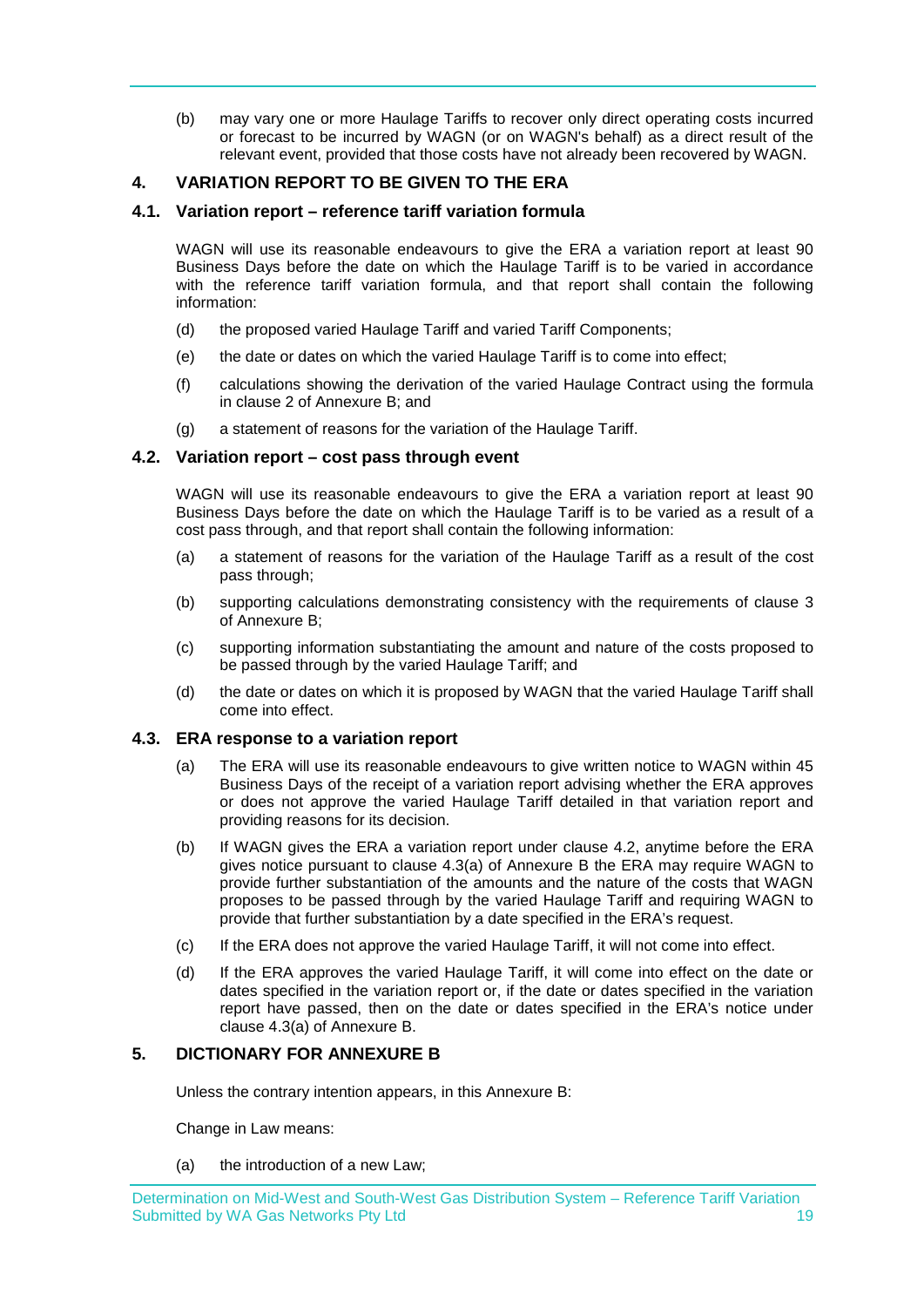- (b) an amendment to, or repeal of, an existing Law; or
- (c) a new or changed interpretation of an existing Law resulting from a decision of:
	- (i) a court;
	- (ii) a tribunal;
	- (iii) an arbitrator;
	- (iv) a Government or regulatory department, body, instrumentality, minister, commissioner, officer, agency or other authority; or
	- (v) a person or body which is the successor to the administrative responsibilities of any person or body described in paragraph (iv) of this definition;

CPI All Groups, Weighted Average of Eight Capital Cities means the Consumer Price Index All Groups Index Number for the Weighted Average of Eight Capital Cities published by the Australian Bureau of Statistics or, if applicable, an alternative index determined under clause [2.5](#page-20-2) of this Annexure B;

**Gate station** means the metering equipment site associated with a Physical Gate Point (whether it comprises part of an Interconnected Pipeline or the WAGN GDS); and includes all facilities installed at the site to perform over pressure protection, reverse flow protection, excessive flow protection, gas metering and measurement and telemetry, and odorization, and all standby, emergency and safety facilities and all ancillary equipment and services;

**HHV Costs** means direct operating costs incurred as a result of, the management of heating value blending; including expenditure incurred in connection with the measurement, recording, auditing, facilitation or management of heating value blending for the WAGN GDS to the extent that such costs were not included in formulating Conforming Operating Expenditure for the Access Arrangement Period and it is demonstrated that the costs could not reasonably have been forecast;

**Law** or **Laws** means all:

(a) written and unwritten laws of the Commonwealth, of Western Australia and of any other State, Territory or foreign country having jurisdiction over the subject matter of this Access Arrangement; and

(b) judgments, determinations, decisions, rulings, directions, notices, regulations, bylaws, statutory instruments, Codes of Practice, Australian Standards or orders given or made under any of those laws or by any government agency or authority;

**New Relevant Tax** means any Tax affecting an amount which WAGN is or will be required to pay in relation to its supply of one or more Haulage Services;

**Physical Gate Point** means the flange, joint or other point which marks a physical boundary between the WAGN GDS and an Interconnected Pipeline;

**Physical Gate Point Costs** means all direct operating costs incurred as a direct result of operating a Physical Gate Point and associated Gate Station to the extent that such costs were not included in formulating Conforming Operating Expenditure for the Access Arrangement Period and it is demonstrated that the costs could not reasonably have been forecast;

**Previous Access Arrangement Period** means the Access Arrangement Period immediately preceding the Current Access Arrangement Period;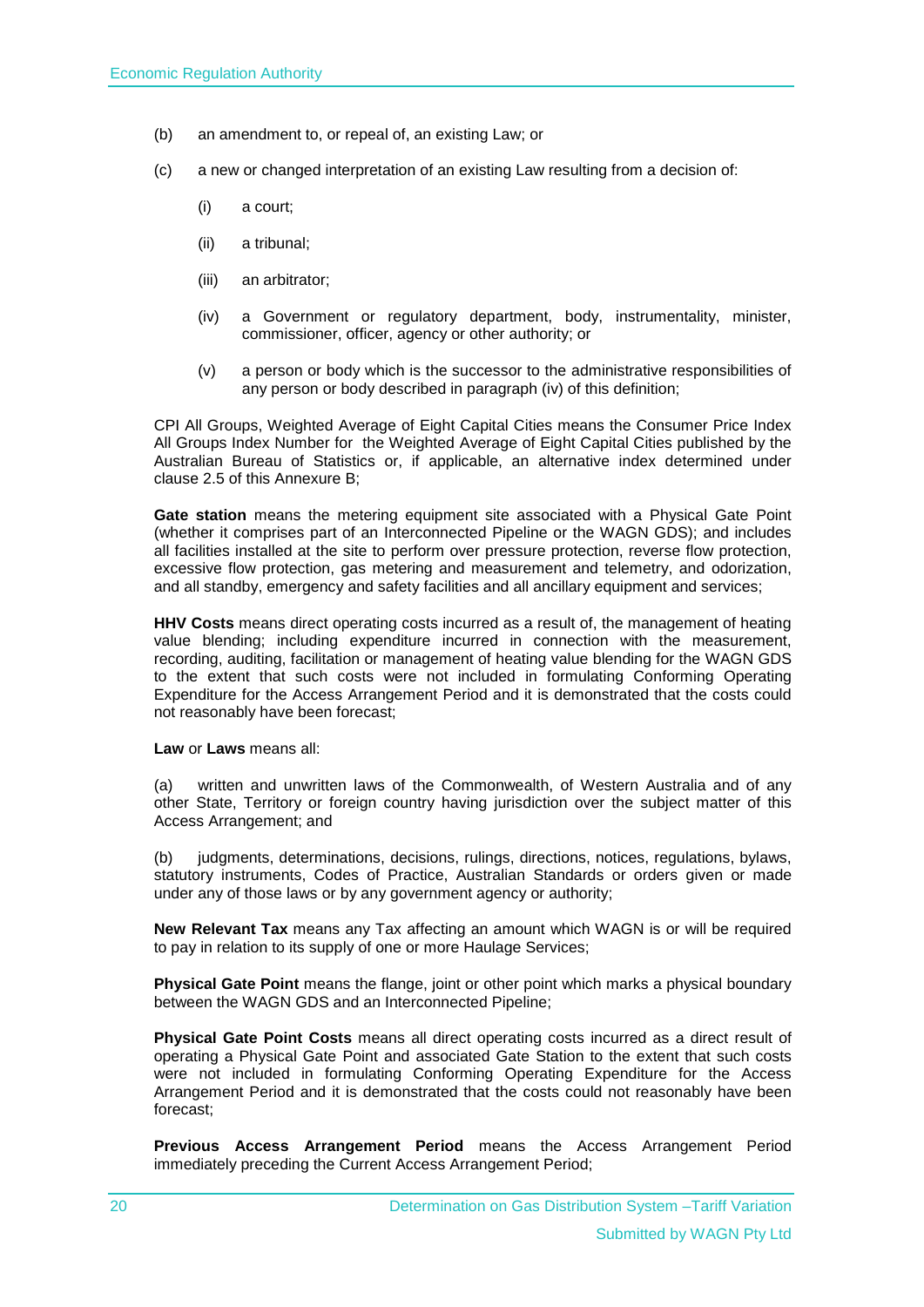**Regulatory Change** means a change in, the removal of, or the imposition of, a Regulatory Obligation or Requirement (as defined in section 6 of the National Gas Access Law) imposed on WAGN and, without limiting section 6 of the National Gas Access Law, includes:

- (a) a community service obligation;
- (b) a changed, additional, or new environmental, safety, technical, accounting, operating or administrative standard or requirement;
- (c) a uniform Tariff obligation or any other restriction on the level of Tariffs;
- (d) a licensing requirement; or
- (e) a required fee or required charge paid or payable, or a change to the amount of the required fee or charge paid or payable, to the ERA for a licence or any other membership, required contribution or other direct charge required by a regulatory body or agency;

to the extent that such changes were not included in formulating Conforming Operating Expenditure for the Access Arrangement Period and it is demonstrated that the changes could not reasonably have been forecast;

**Regulatory Costs** means direct costs as a result of:

- (a) a Regulatory Obligation or Requirement (as defined in section 6 of the National Gas Access Law) that are demonstrated to have reasonably been excluded from forecast Conforming Operating Expenditure for the Access Arrangement Period;
- (b) WAGN's compliance with the National Gas Access (Western Australia) Legislation, its Distribution Licence, the *Energy Coordination Act 1994* (WA), the *Gas Standards Act 1972* (WA), the *Energy Operators (Powers) Act 1979* (WA), the *Environmental Protection Act 1986* (WA), and its compliance with all other applicable Laws and with the requirements of any government department, agency or authority operating in accordance with those Laws to the extent such cost can be demonstrated to have been reasonably excluded from the forecast Conforming Operating Expenditure;

**Regulatory Operating Expenditure** means Regulatory Costs which are Conforming Operating Expenditure incurred in relation to the WAGN GDS;

**Relevant Tax** means any Tax the effect of which was properly taken into account (directly or indirectly) when setting Haulage Tariffs, as affecting an amount which WAGN is or will be required to pay in relation to its supply of one or more Haulage Services;

**Tariff Component** means a component of a Haulage Tariff which is an amount, or the rate by, which a User is charged for a single element or attribute of a Haulage Service;

**Tax** includes any tax, rate, impost, levy, duty, fee, compulsory loan, tax-equivalent payment or surcharge withheld, deducted, charged, levied or imposed under any Law;

#### **Tax Change** means:

- (a) a change in the way, or the rate at which, a Relevant Tax is calculated;
- (b) the removal of a Relevant Tax; or
- (c) the imposition of a New Relevant Tax, which results from a Change in Law or a Regulatory Change;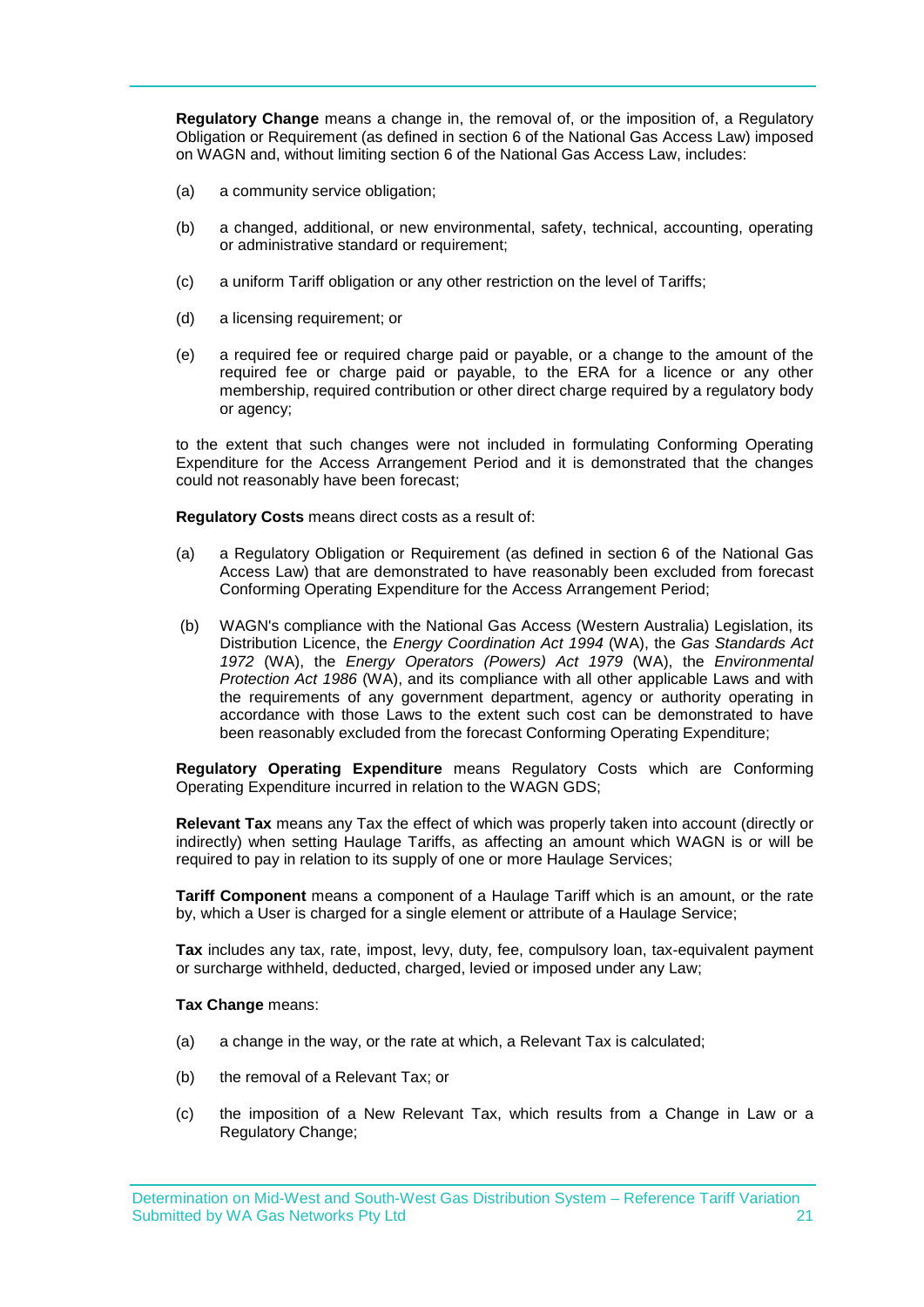**Unaccounted for Gas** means the difference between measured inflows of Gas into the WAGN GDS and measured outflows of Gas from the WAGN GDS; and

**Variation Period** refers to one of the following periods (as the case may be):

- (a) the year commencing 1 July 2011;
- (b) the Year commencing 1 July 2012; or
- (c) the Year commencing 1 July 2013.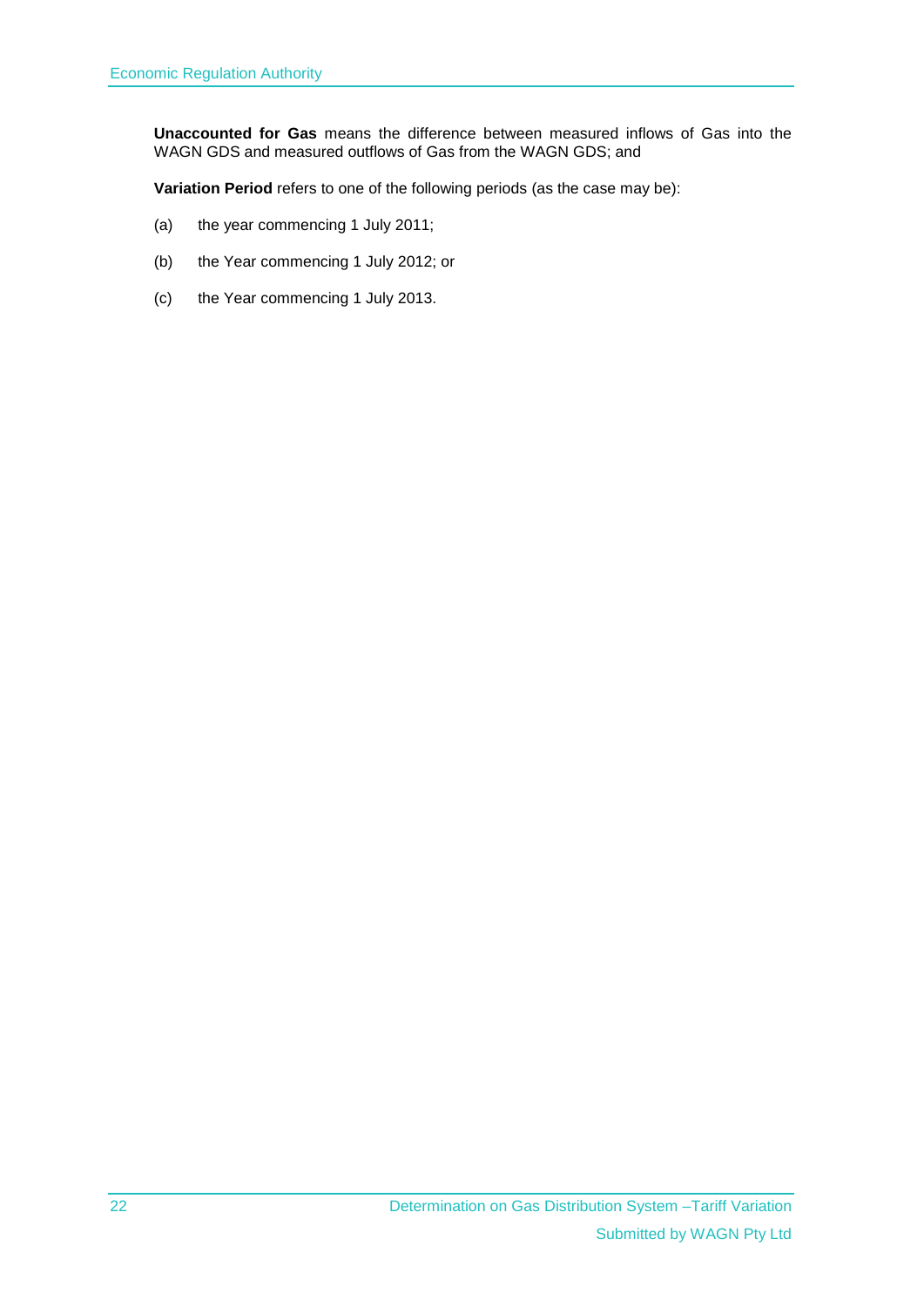## <span id="page-26-0"></span>**Attachment 3 Section 6 of the National Gas Access Western Australia Law**

#### **6. Meaning of regulatory obligation or requirement**

- (1) A regulatory obligation or requirement is—
	- (a) in relation to the provision of a pipeline service by a service provider—
		- (i) a pipeline safety duty; or
		- (ii) a pipeline reliability standard; or
		- (iii) a pipeline service standard; or
	- (b) an obligation or requirement under—
		- (i) this Law or the Rules; or
		- (ii) an Act of a participating jurisdiction, or any instrument made or issued under or for the purposes of that Act, that levies or imposes a tax or other levy that is payable by a service provider; or
		- (iii) an Act of a participating jurisdiction, or any instrument made or issued under or for the purposes of that Act, that regulates the use of land in a participating jurisdiction by a service provider; or
		- (iv) an Act of a participating jurisdiction or any instrument made or issued under or for the purposes of that Act that relates to the protection of the environment; or
		- (v) an Act of a participating jurisdiction, or any instrument made or issued under or for the purposes of that Act (other than national gas legislation or an Act of a participating jurisdiction or an Act or instrument referred to in subparagraphs (ii) to (iv)), that materially affects the provision, by a service provider, of pipeline services to which an applicable access arrangement applies.
- (2) A regulatory obligation or requirement does not include an obligation or requirement to pay a fine, penalty or compensation—
	- (a) for a breach of—
		- (i) a pipeline safety duty; or
		- (ii) a pipeline reliability standard; or
		- (iii) a pipeline service standard; or
	- (b) under this Law or the Rules or an Act or an instrument referred to in subsection  $(1)(b)(ii)$  to  $(v)$ .

*Note— See also section 24(2)(b).*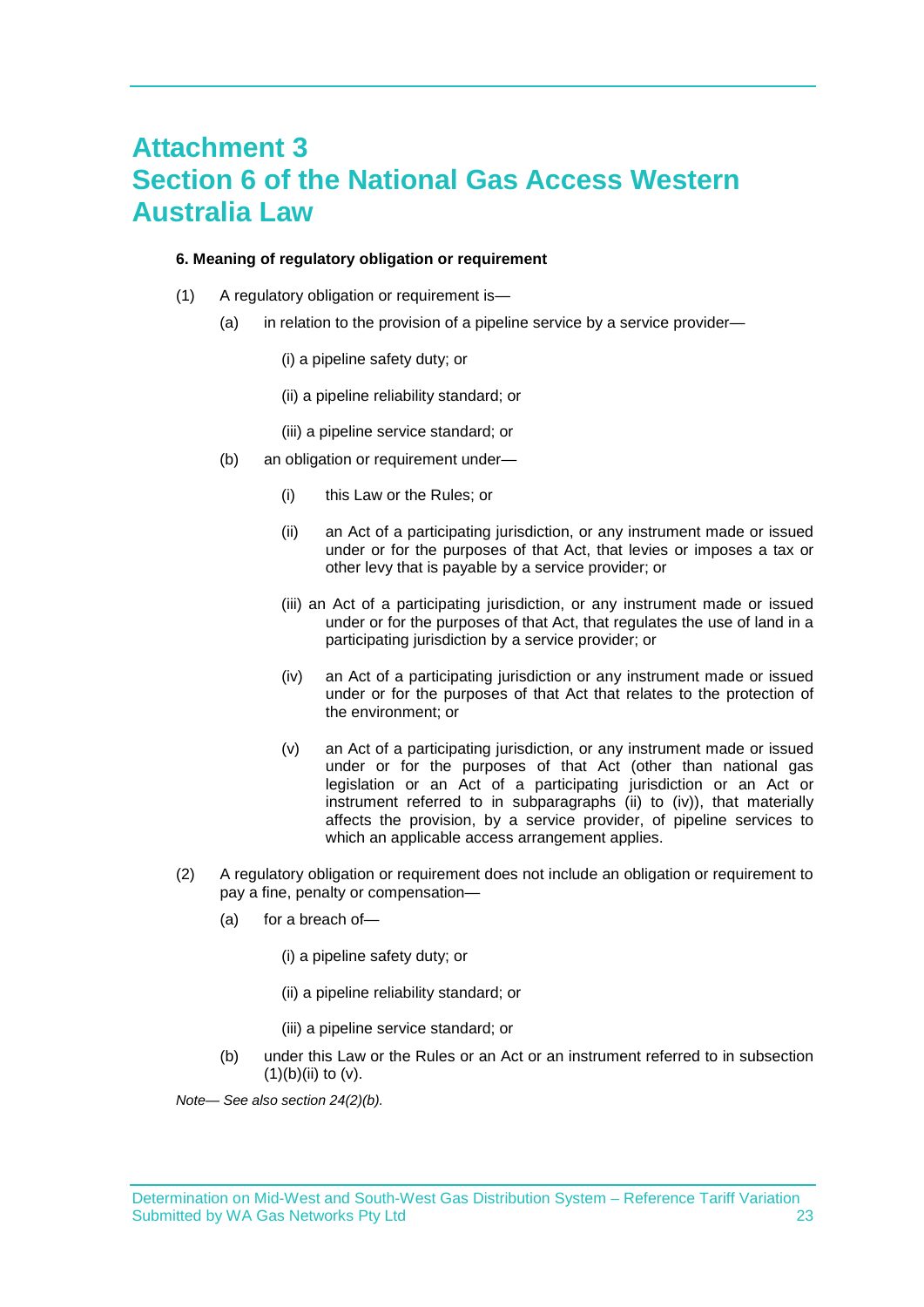# <span id="page-27-0"></span>**Attachment 4 Confidential Appendix**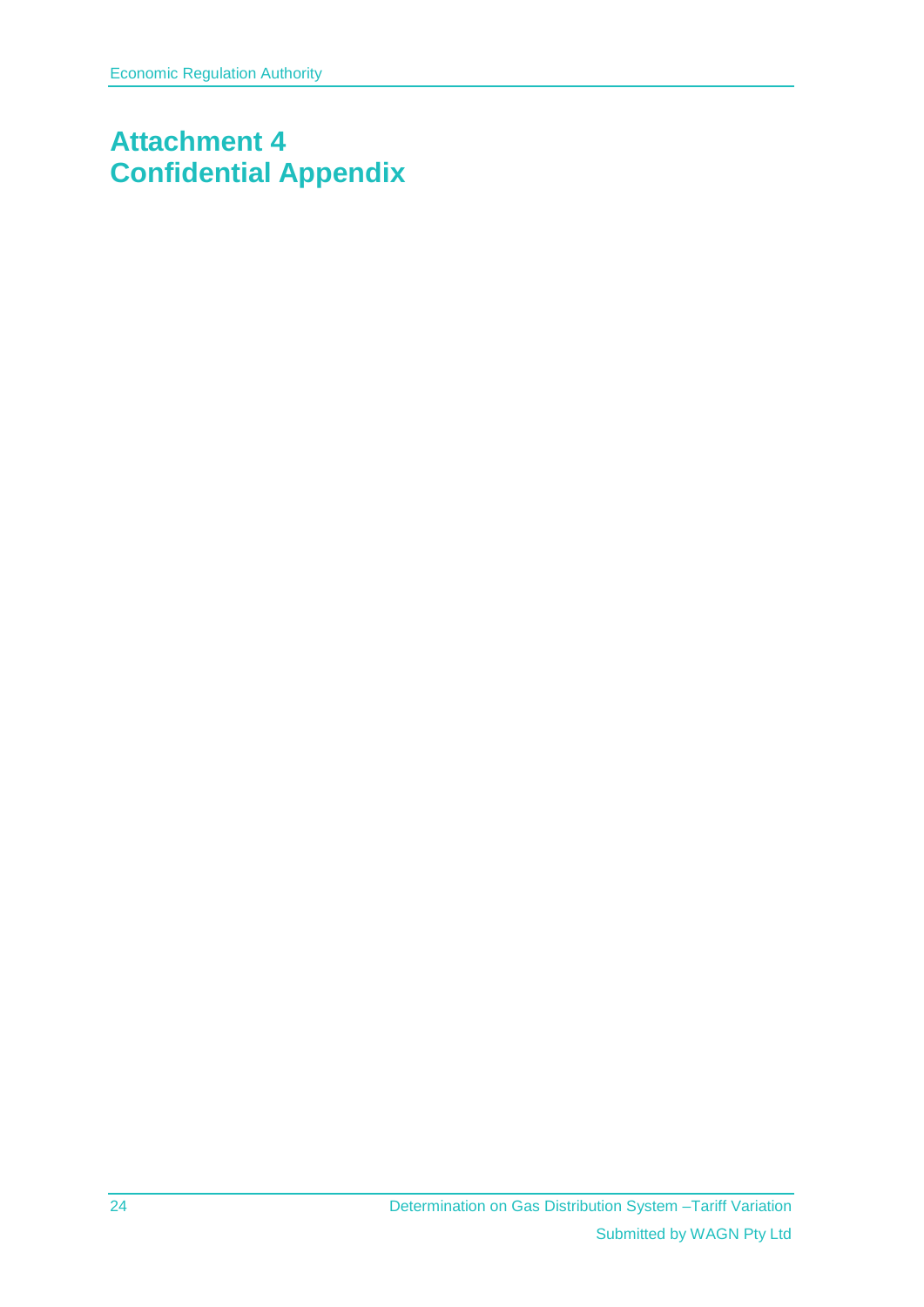# <span id="page-28-0"></span>**Attachment 5 ERA Tariff Calculation**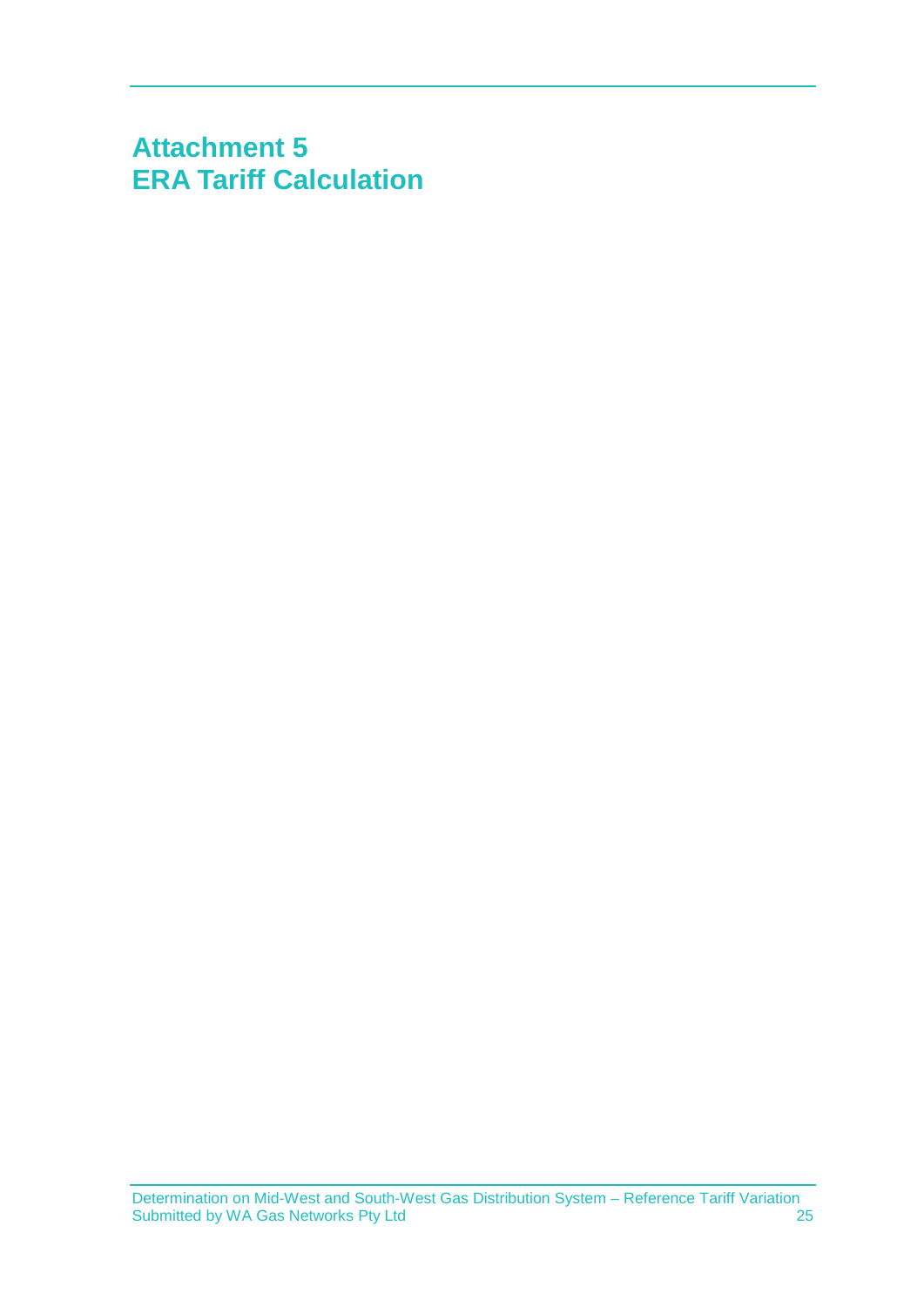|                                                                                                             |                          | Qrt Mar-2008               | <b>Jun-2008</b> | Sep-2008     | <b>Dec-2008</b> | Mar-2009                    | Jun-2009         | Sep-2009      | <b>Dec-2009</b> | <b>Mar-2010</b> | <b>Jun-2010</b> | Sep-2010 | <b>Dec-2010</b>  | Mar-2011 | $Jun-11$ |
|-------------------------------------------------------------------------------------------------------------|--------------------------|----------------------------|-----------------|--------------|-----------------|-----------------------------|------------------|---------------|-----------------|-----------------|-----------------|----------|------------------|----------|----------|
| <b>CPI</b>                                                                                                  |                          |                            |                 |              |                 |                             |                  |               |                 |                 |                 |          |                  |          |          |
| CPI - All groups, weighted average of eight capital cities                                                  |                          | 162.20                     | 164.60          | 166.50       | 166.00          | 166.20                      | 167.00           | 168.60        | 169.50          | 171.00          |                 | 172.10   | 173.30<br>174.00 |          | 176.70   |
| AA Annexure B - clause 2.2(a):                                                                              |                          |                            |                 |              |                 |                             |                  |               |                 |                 |                 |          |                  |          |          |
| P(2011/12) - CPI(Mar2011) on CPI(Sep2008)                                                                   |                          |                            |                 |              |                 |                             |                  |               |                 |                 |                 |          |                  |          | 1.0613   |
| deltaROPex(2010) - CPI(Dec2009) on CPI(Jun2010)<br>deltaROPex(2010/11) - CPI(Sep2009) on CPI(Mar2011)       | Factor                   |                            |                 |              |                 |                             |                  |               |                 |                 |                 | 0.9849   |                  |          | 0.9542   |
| <b>WACC</b>                                                                                                 | 7.40%                    |                            |                 |              |                 |                             |                  |               |                 |                 |                 |          |                  |          |          |
|                                                                                                             | Year                     | 2010                       |                 |              |                 | 2010/11                     | 2011/12          | 20112/13      | 2013/14         |                 |                 |          |                  |          |          |
|                                                                                                             | Date                     | 1-Jan to                   |                 |              |                 |                             |                  |               |                 |                 |                 |          |                  |          |          |
|                                                                                                             |                          | 30-Jun-2010                |                 |              |                 |                             |                  |               |                 |                 |                 |          |                  |          |          |
| <b>REAL</b>                                                                                                 |                          | Dollar \$Dec 2009          | \$ Dec 2009     | \$ Dec 2009  | \$ Dec 2009     | \$ Dec 2009                 | \$ Dec 2009      | \$ Dec 2009   | \$ Dec 2009     |                 |                 |          |                  |          |          |
| Regulatory operating expenditure                                                                            |                          |                            |                 |              |                 |                             |                  |               |                 |                 |                 |          |                  |          |          |
| AA annexure B - clause 2.2.(a)                                                                              |                          |                            |                 |              |                 |                             |                  |               |                 |                 |                 |          |                  |          |          |
| Forecast Regulatory opex<br><b>Expected Revenue</b>                                                         | \$ million<br>\$ million | 4.092                      |                 |              |                 | $\frac{5.768}{155.715}$     | 6.760<br>160.771 |               |                 |                 |                 |          |                  |          |          |
| <b>Approved Access Arrangement</b>                                                                          |                          |                            |                 |              |                 |                             |                  |               |                 |                 |                 |          |                  |          |          |
| Modelled Regulatory Cost - Row 758                                                                          | s.                       | 4,091,956.86               |                 |              |                 | 5,767,862.98                | 6,759,692.15     | 6,529,076.47  | 6,974,022.69    |                 |                 |          |                  |          |          |
| <b>WAGN 16 May 2011</b>                                                                                     |                          |                            |                 |              |                 |                             |                  |               |                 |                 |                 |          |                  |          |          |
| Regulatory Cost in AA                                                                                       | s.                       | 4,091,667.00               |                 |              |                 | 5,768,285.00                |                  |               |                 |                 |                 |          |                  |          |          |
| WAGN 30 May 2011                                                                                            |                          |                            |                 |              |                 |                             |                  |               |                 |                 |                 |          |                  |          |          |
| Regulatory Cost in AA                                                                                       | s.<br>$\mathbf{s}$       | 4,091,667.00<br>333.00     |                 |              |                 | 5,768,285.00<br>285.00      |                  |               |                 |                 |                 |          |                  |          |          |
| Arithmetical error or rounding issue                                                                        |                          | 2010                       |                 | 2011<br>2011 |                 | 2011                        |                  |               |                 |                 |                 |          |                  |          |          |
|                                                                                                             |                          | Jan to June                | Jul to Apr      | May to June  |                 | <b>Total</b>                |                  |               |                 |                 |                 |          |                  |          |          |
|                                                                                                             |                          | Actual                     | Actual          | Forecast     |                 | <b>Total</b>                |                  |               |                 |                 |                 |          |                  |          |          |
| <b>Nominal</b>                                                                                              |                          | \$OD                       | \$OD            | \$OD         | \$OD            | \$OD                        |                  |               |                 |                 |                 |          |                  |          |          |
| Proposed regulatory operating expenditure (WAGN 30 June 2010)                                               |                          |                            |                 |              |                 |                             |                  |               |                 |                 |                 |          |                  |          |          |
| <b>Regulatory cost centre</b>                                                                               |                          | 689,359.87                 | 1,630,317.70    | 618,801.27   |                 |                             |                  |               |                 |                 |                 |          |                  |          |          |
| Additional internal legal cost (WAGN 16 May 2011)                                                           | s.<br>\$                 |                            | 106,000.00      |              |                 | 2,355,918.00                |                  |               |                 |                 |                 |          |                  |          |          |
| <b>WAGN Total</b>                                                                                           | \$                       |                            |                 |              |                 | 2,355,118.97                |                  |               |                 |                 |                 |          |                  |          |          |
| <b>Arithmetical check</b>                                                                                   | $\mathbf{\hat{s}}$       | 689,359.87                 | 1,736,317.70    | 618,801.27   |                 | 799.03                      |                  |               |                 |                 |                 |          |                  |          |          |
| Arithmetical error or rounding issue<br>License fees and charges                                            | s.                       |                            |                 |              |                 | 2.914.477.00                |                  |               |                 |                 |                 |          |                  |          |          |
| Technical and compliance cost                                                                               | \$                       | 1,141,542.00<br>516,698.00 |                 |              |                 | 1.581.646.00                |                  |               |                 |                 |                 |          |                  |          |          |
| Sub-Total                                                                                                   | \$                       | 2,347,600.00               |                 |              |                 | 6,852,041.00                |                  |               |                 |                 |                 |          |                  |          |          |
| <b>Arithmetical check</b>                                                                                   | \$                       | 2,347,599.87               |                 |              |                 | 6,852,041.00                |                  |               |                 |                 |                 |          |                  |          |          |
| Arithmetical error or rounding issue                                                                        | \$                       | 0.13                       |                 |              |                 |                             |                  |               |                 |                 |                 |          |                  |          |          |
| Reference tariff variation formula (annexure B Clause 4.1)                                                  | \$                       | 2,300,648.00               |                 |              |                 | 6,715,000.00                |                  |               |                 |                 |                 |          |                  |          |          |
| Share of cost allocated to Albany and Kalgoorlie                                                            | 2%                       |                            |                 |              |                 |                             |                  |               |                 |                 |                 |          |                  |          |          |
| Total (Adjustment to remove Kalgoorlie and Albany)                                                          | \$                       | 2,300,647.87               |                 |              |                 | 6,715,000.18                |                  |               |                 |                 |                 |          |                  |          |          |
| Arithmetical error or rounding issue                                                                        |                          | 0.13                       |                 |              |                 | 0.18                        |                  |               |                 |                 |                 |          |                  |          |          |
|                                                                                                             | Year                     | 2010                       |                 |              |                 | 2010/11                     | 2011/12          | 20112/13      | 2013/14         |                 |                 |          |                  |          |          |
|                                                                                                             | Date                     | 1-Jan to<br>30-Jun-2010    |                 |              |                 |                             |                  |               |                 |                 |                 |          |                  |          |          |
| <b>REAL</b>                                                                                                 |                          | \$ Dec 2009                | \$ Dec 2009     | \$ Dec 2009  | \$ Dec 2009     | \$ Dec 2009                 |                  |               |                 |                 |                 |          |                  |          |          |
| Total (Adjustment to remove Kalgoorlie and Albany)                                                          |                          | 2,265,890.84               |                 |              |                 | 6,407,181.84                |                  |               |                 |                 |                 |          |                  |          |          |
| <b>Variation (Actual less Approved Forecast)</b>                                                            |                          | 1,826,109.16<br>×.         |                 |              |                 | 639,181.84                  |                  |               |                 |                 |                 |          |                  |          |          |
| <b>Nominal</b>                                                                                              |                          | \$OD                       | \$OD            | \$OD         | \$OD            | \$OD                        |                  |               |                 |                 |                 |          |                  |          |          |
| Proposed cost pass through events                                                                           |                          |                            |                 |              |                 |                             |                  |               |                 |                 |                 |          |                  |          |          |
| WAGN 16 and 30 May 2011                                                                                     |                          |                            |                 |              |                 |                             |                  |               |                 |                 |                 |          |                  |          |          |
| Occupational Safety and Health Regulations 1996 Regulation 3.143 amended                                    | $\mathsf{s}$             | 221,437.54                 |                 |              |                 | 280,964.00                  |                  |               |                 |                 |                 |          |                  |          |          |
| 28 Nov. 2008<br>Environmental Protection (Clearing of Native Vegetation) Regulations 2004<br>$\overline{2}$ | $\mathbb{S}$             |                            |                 |              |                 | 15,000.00                   |                  |               |                 |                 |                 |          |                  |          |          |
| Compliance Costs with Fair Work Act 2009<br>3                                                               | \$                       |                            |                 |              |                 | 17,986.00                   |                  |               |                 |                 |                 |          |                  |          |          |
| Assessment of Model Work, Health and Safety Regulations<br>$\overline{4}$                                   | $\mathbb{S}$             |                            |                 |              |                 | 42.395.00                   |                  |               |                 |                 |                 |          |                  |          |          |
| and Codes of Practice<br>5<br>Unaccounted for gas                                                           | \$                       | 1,648.00                   |                 |              |                 | 37,126.00                   |                  |               |                 |                 |                 |          |                  |          |          |
| <b>REAL</b>                                                                                                 |                          | \$ Dec 2009                | \$ Dec 2009     | \$ Dec 2009  | \$ Dec 2009     | \$ Dec 2009                 |                  |               |                 |                 |                 |          |                  |          |          |
| UAFG [\$] - Approved model                                                                                  | \$2,009                  | 4,869,131.95               |                 |              |                 | 10,361,789.89               | 10,642,626.61    | 11,032,008.41 | 11,305,561.83   |                 |                 |          |                  |          |          |
| <b>Nominal</b>                                                                                              |                          | \$OD                       | \$OD            | \$OD         | \$OD            | \$OD                        |                  |               |                 |                 |                 |          |                  |          |          |
| WAGN @ CPI(Perth)                                                                                           | \$ODPerth                | 4.817.356.00<br>223,085.54 |                 |              |                 | 10,753,208.00<br>393,471.00 |                  |               |                 |                 |                 |          |                  |          |          |
| Sub-Total<br>Less 2% for Albany and Kalgoorlie                                                              |                          | 4,462.00                   |                 |              |                 | 7,127.00                    |                  |               |                 |                 |                 |          |                  |          |          |
| Arithmetical check                                                                                          | \$                       | 4,461.71                   |                 |              |                 | 7,869.42                    |                  |               |                 |                 |                 |          |                  |          |          |
| Arithmetical error or rounding issue                                                                        | \$                       | 0.29                       |                 |              |                 | 742.42                      |                  |               |                 |                 |                 |          |                  |          |          |
| Cost pass through event (annexure B Clause 4.2)                                                             | \$                       | 218,624.00                 |                 |              |                 | 386,345.00                  |                  |               |                 |                 |                 |          |                  |          |          |
| Arithmetical check                                                                                          | s.                       | 218,623.83                 |                 |              |                 | 385,601.58                  |                  |               |                 |                 |                 |          |                  |          |          |
| Arithmetical error or rounding issue                                                                        | $\mathbf{s}$             | 0.17                       |                 |              |                 | 743.42                      |                  |               |                 |                 |                 |          |                  |          |          |
|                                                                                                             | Year                     | 2010                       |                 |              |                 | 2010/11                     | 2011/12          | 20112/13      | 2013/14         |                 |                 |          |                  |          |          |
|                                                                                                             | Date                     | 1-Jan to<br>30-Jun-2010    |                 |              |                 |                             |                  |               |                 |                 |                 |          |                  |          |          |
| <b>Nominal</b>                                                                                              |                          | \$OD                       | \$OD            | <b>\$OD</b>  | \$OD            | \$OD                        |                  |               |                 |                 |                 |          |                  |          |          |
| Proposed total pass through                                                                                 |                          |                            |                 |              |                 |                             |                  |               |                 |                 |                 |          |                  |          |          |